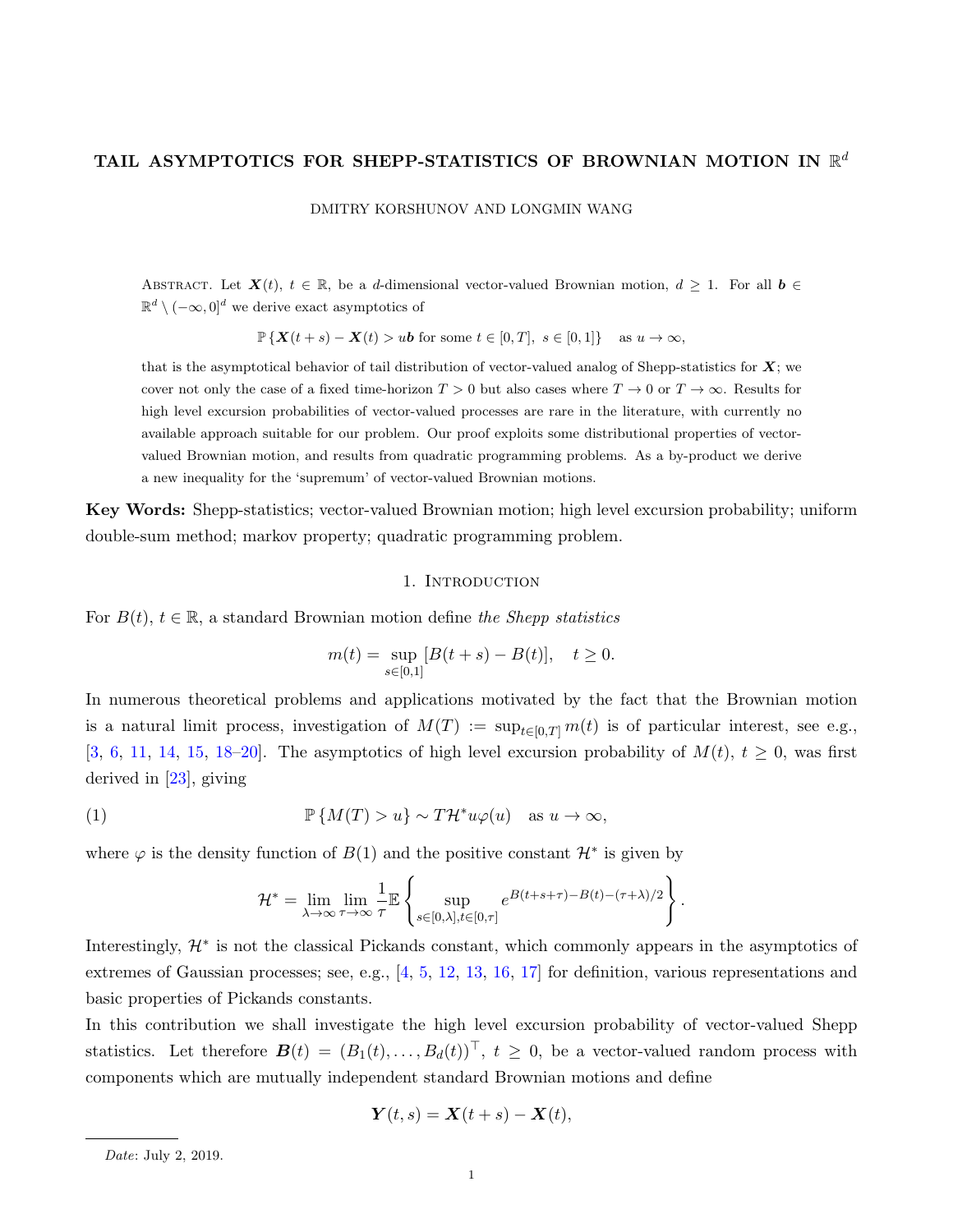where  $\mathbf{X}(t) = AB(t)$  and A is a non-singular matrix of size  $d \times d$ . Using the fact that the correlation matrix of  $\mathbf{X}(t)$  is  $\Sigma t$  with  $\Sigma := AA^{\top}$ , and  $\Sigma$  is a symmetric positive definite matrix, one can find a symmetric positive definite matrix  $\sqrt{\Sigma}$  such that  $AB(t)$  and  $\sqrt{\Sigma}B(t)$  have the same covariance structure. Thus without loss of generality, in the rest of the paper we assume that  $A =$ √ Σ. We note in passing that all the vectors in  $\mathbb{R}^d$  are denoted by bold symbols. Operations on vectors are component-wise. Given a fixed  $\mathbf{b} = (b_1, \ldots, b_d)^\top$ , in this contribution we shall derive the exact asymptotics of the following high level excursion probability

<span id="page-1-0"></span>(2) 
$$
p(u) := \mathbb{P}\left\{ \boldsymbol{Y}(t,s) > u\boldsymbol{b} \text{ for some } t \in [0,T], s \in [0,1] \right\} \text{ as } u \to \infty.
$$

Since we are interested in the case that  $p(u) \to 0$  as  $u \to \infty$ , in the rest of this paper we tacitly assume that  $b_i > 0$  for some  $1 \leq i \leq d$ . One of important motivations to analyse [\(2\)](#page-1-0) is the connection with the conjunction problem for Gaussian fields; see for example [\[21,](#page-16-14) [22\]](#page-16-15). The set of conjunctions  $C_{T,u}$  with respect to some threshold  $u$  is defined as

$$
C_{T,u} := \{ (t,s) \in [0,T] \times [0,1] : \min_{1 \le i \le d} Y_i(t,s) > u \}.
$$

One of the key characteristics of interest for  $C_{T,u}$  is the probability that this set is non-empty, which is a special case of [\(2\)](#page-1-0) with  $b_i = 1$  for all  $1 \leq i \leq d$ .

There are very few contributions in the literature that are devoted to the study of extremes of vectorvalued Gaussian processes. The principal reason for this is that the Slepian inequality is not valid for general vector-valued Gaussian processes, and thus so far no general methodology exists for the study of the excursion probabilities in the vector-valued setup.

For less difficult problems, such as the derivation of the logarithmic asymptotics of  $p(u)$ , several results for a large class of vector-valued Gaussian processes can be found in [\[10\]](#page-16-16).

Finer asymptotic approximations are indeed available in the literature, however their proofs have significant gaps (due to lack of Slepian inequality mentioned above). For instance the approximations of high excursion probabilities derived in [\[1\]](#page-15-0) have gaps related to the lack of the proof of the uniformity of several results with respect the the summand that leads to the final asymptotics. We refer also to [\[2,](#page-15-1) [8\]](#page-16-17) which deal with tail approximation of supremum of order statistics of vector-valued Gaussian processes, where only the case of independent components is considered, for which an extension of Slepian inequality, that is Gordon inequality is available.

The recent contribution [\[7\]](#page-16-18) considers the infinite time ruin probability related to  $\mathbf{X}(t)$ ,  $t \in [0,\infty)$ , with linear drift. As shown therein, rigorous proofs require subtle uniform approximations, which are complex and quite specific to the Brownian motion case. Additional complexity of the problem considered in the present contribution relates to the fact that [\(2\)](#page-1-0) concerns random fields, whereas [\[7\]](#page-16-18) is dedicated to random processes.

As in the one-dimensional case analyzed in [\[23\]](#page-16-7), in order to investigate the high level excursion probabilities of Shepp-Statistics, the following three properties are essential:

- i) for any fixed s the vector-valued Gaussian family (indexed by s)  $W_s(t) := Y(t, s), t \in [0, T]$ , is stationary;
- ii) for any fixed t the variance of the vector-valued Gaussian family (indexed by t)  $V_t(s) := Y(t, s)$ ,  $s \in [0,1]$ , attains its unique maximum on [0, 1] at the right-end point  $s = 1$ ;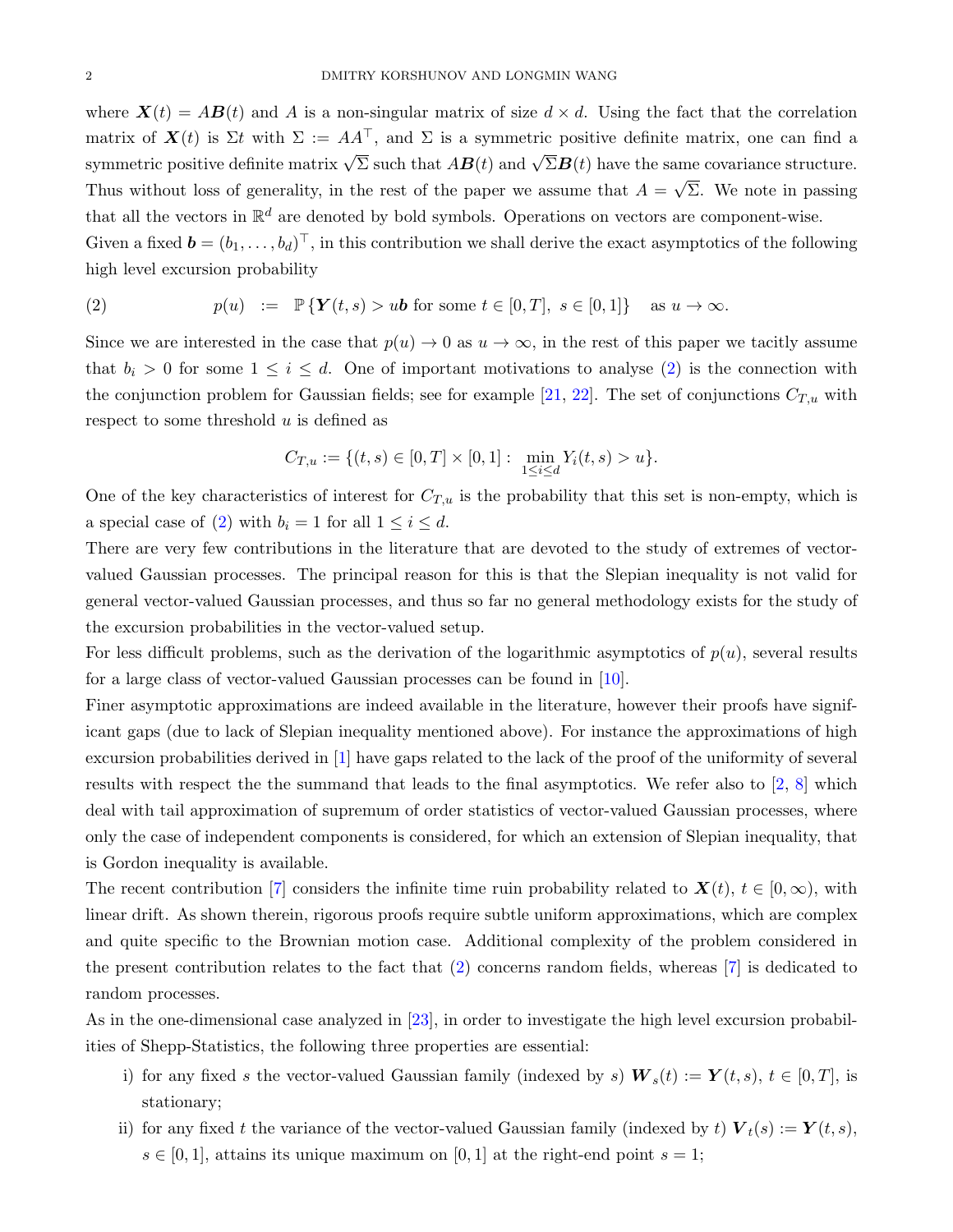In order to derive the asymptotics of [\(2\)](#page-1-0) we apply the *uniform double-sum* technique. This method was originally developed for studying extremes of centered non-stationary Gaussian processes and fields, e.g. [\[16,](#page-16-12) [17\]](#page-16-13), see also the recent contribution [\[9\]](#page-16-19) for the role of uniformity and extensions to general functionals of Gaussian random processes and fields. Note in passing that Pickands approach [\[16\]](#page-16-12), also often referred to as the *double-sum* technique, is significantly different from the uniform-double sum technique here (or from that developed by Piterbarg, see [\[17\]](#page-16-13)); we do not use discretisation approach, but apply directly continuous mapping theorem to some conditional process. Importantly, our approximations are uniform with respect to the small intervals we consider. In the case of processes, this can be shown in the nonstationary case by using Slepian inequality. In the vector-valued case, such inequality is in general not valid. Our uniform approximations are shown by utilising mainly the self-similarity and the independence of increments property of Brownian motion.

In the classical approach developed by Piterbarg for the investigation of extremes of Gaussian random fields, the Slepian inequality is in fact used twice, once for the approximation of the so-called single sum, and then for the negligibility of the double-sum; see the recent contribution [\[9\]](#page-16-19) for more details and critical issues regarding uniformity. Again, in the vector-valued case, the negligibility of the double-sum, which has to be approximated uniformly, cannot be shown by the standard method of Piterbarg (recall the lack of Slepian inequality).

We solve this problem by using the Markov property, the self-similarity property, the independence and the stationarity of increments as well as the continuity of the sample paths of the Brownian motion.

In the setup of this paper, the stationarity of  $W_s(t)$ ,  $t \in [0, T]$ , for fixed s is important, since the extremes of stationary processes are well-understood. There is however a hidden and subtle difficulty here since all these stationary vector-valued Gaussian processes are indexed by s. So when using results for stationary processes, the uniformity with respect to s is crucial and cannot be neglected. This fact has not been explicitly addressed in [\[23\]](#page-16-7) when dealing with the negligibility of some terms that appear in the lower bound approximation.

In this paper we use a direct approach to show the negligibility of analogs of those terms. Note that our approach is valid also for the case  $d = 1$ .

An interesting by-product of our investigation is the following elegant result which is new even for the case  $d = 1, m > 1$ .

<span id="page-2-0"></span>**Theorem 1.1.** Let  $X_1, \ldots, X_m$  be m independent copies of X. Then for all  $b \in \mathbb{R}^d$  and  $T_1, \ldots, T_m$  $T_m > 0$ , we have

$$
\mathbb{P}\left\{\sum_{i=1}^m \mathbf{X}_i(t_i) \geq \mathbf{b} \text{ for some } t_1 \in [0,T_1], \ldots, t_m \in [0,T_m]\right\} \leq \frac{\mathbb{P}\left\{\mathbf{X}(T_1 + \ldots + T_m) \geq \mathbf{b}\right\}}{(\mathbb{P}\left\{\mathbf{X}(1) \geq \mathbf{0}\right\})^m}.
$$

This inequality may be viewed at as a multi-dimensional analogue of the well-known distribution equality in dimension 1,

$$
\mathbb{P}\left\{\sup_{t\in[0,T]}B(t)>b\right\} = 2\mathbb{P}\left\{B(T)>b\right\} = \frac{\mathbb{P}\left\{B(T)>b\right\}}{\mathbb{P}\left\{B(1)>0\right\}}.
$$

As follows from the proof of Theorem [1.1](#page-2-0) in Section [3.2,](#page-8-0) the last equality does not hold in higher dimensions.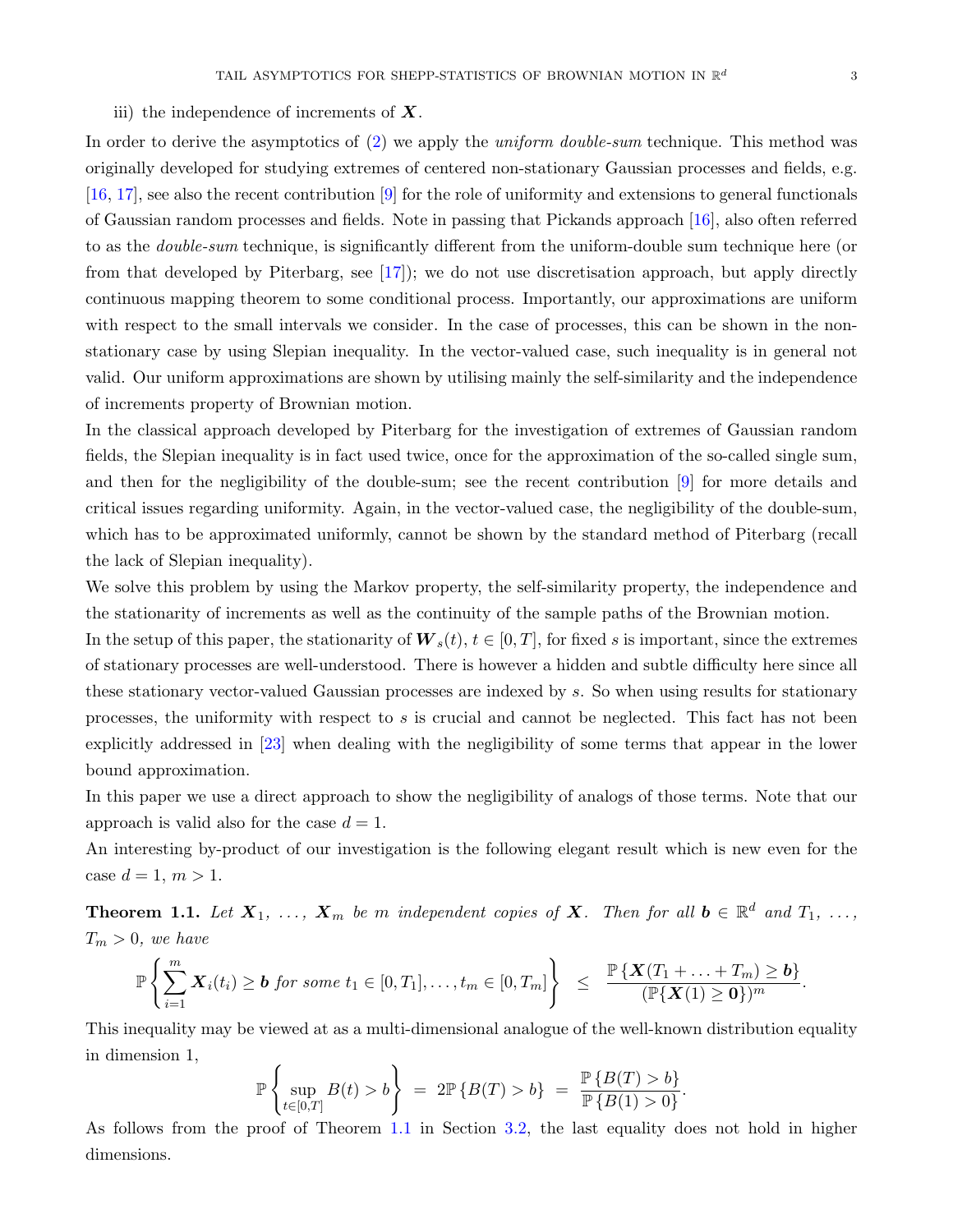Organisation of the rest of the paper. In Section [2](#page-3-0) we introduce some useful notation and a related quadratic programming problem which determines the exponential part of the asymptotics. The main result of this contribution is given in Theorem [2.1.](#page-4-0) Section [3](#page-5-0) is devoted to the proof of Theorem [2.1,](#page-4-0) while in the Appendix we present a lemma that deals with properties of the unique solution to some quadratic programming problem.

# 2. Main result

<span id="page-3-0"></span>Before proceeding to the main result of this contribution, let us begin with the analysis of some quadratic programming problem, whose solution determines the exponential part of the asymptotics of [\(2\)](#page-1-0). Hereinafter  $\mathbf{b} \in \mathbb{R}^d \setminus (-\infty,0]^d$ . Let  $\widetilde{\mathbf{b}} = (\widetilde{b}_1,\ldots,\widetilde{b}_d)$  be a unique solution to the quadratic programming problem

<span id="page-3-1"></span>(3) 
$$
\Pi_{\Sigma}(\boldsymbol{b}):
$$
 minimise the quadratic form  $\boldsymbol{x}^{\top} \Sigma^{-1} \boldsymbol{x}$  for  $\boldsymbol{x} \in \mathbb{R}^d$  under the constraints  $\boldsymbol{x} \geq \boldsymbol{b}$ .

Naturally, the minimal attained value of  $\Pi_{\Sigma}(\boldsymbol{b})$  is  $\tilde{\boldsymbol{b}}^{\top} \Sigma^{-1} \tilde{\boldsymbol{b}}$ . Equivalently, we can rewrite the problem  $\Pi_{\Sigma}(\boldsymbol{b})$  as

(4) 
$$
A^{-1}\tilde{b}
$$
 minimises  $\mathbf{y}^\top \mathbf{y}$  for  $\mathbf{y} \in \mathbb{R}^d$  under the constraints  $\mathbf{y} \in A^{-1}\mathbf{b} + V$ ,

where  $V = A^{-1}(\mathbb{R}^+)^d$  is a convex cone. Let

(5) 
$$
L := \{1 \le i \le d : b_i = \tilde{b}_i\}
$$

and further let  $I \subseteq L$  be the minimal index set such that  $\mathbf{b}_I = \widetilde{\mathbf{b}}_I$  and further

(6) 
$$
\boldsymbol{b}_I^\top \Sigma_{II}^{-1} \boldsymbol{b}_I = \boldsymbol{b}_L^\top \Sigma_{LL}^{-1} \boldsymbol{b}_L = \widetilde{\boldsymbol{b}}^\top \Sigma^{-1} \widetilde{\boldsymbol{b}}.
$$

In our notation  $b_I$  is the subvector of b indexed by I, and similarly  $\Sigma_{II}$  is the submatrix of  $\Sigma$  with rows and columns with indices from I. For notational simplicity we write  $\Sigma_{II}^{-1}$  instead of  $(\Sigma_{II})^{-1}$ .

In view of Lemma [A.1](#page-15-2) in the Appendix, there may be a dimension reduction phenomenon which happens if the non-empty index set I has cardinality less than d, or equivalently  $J := \{1, \ldots, d\} \setminus I$  is non-empty. In particular, for the case  $d = 2$  and  $\Sigma$  being a correlation matrix with off-diagonal entries equal to  $\rho \in (-1,1)$ , that is

$$
\Sigma = \begin{bmatrix} 1 & \rho \\ \rho & 1 \end{bmatrix}, \qquad \Sigma^{-1} = \frac{1}{1 - \rho^2} \begin{bmatrix} 1 & -\rho \\ -\rho & 1 \end{bmatrix},
$$

we have for all  $\boldsymbol{x} \in \mathbb{R}^2$ 

$$
g(\boldsymbol{x}) := \boldsymbol{x}^\top \Sigma^{-1} \boldsymbol{x} = (x_1^2 - 2\rho x_1 x_2 + x_2^2)/(1 - \rho^2).
$$

For  $\mathbf{b} = (1, \rho)^\top$  we have that  $g(\mathbf{b}) = 1$ ,  $g'_{x_1}(\mathbf{b}) = 2$  and  $g'_{x_2}(\mathbf{b}) = 0$ , so the vector  $\mathbf{e}_1 = (1, 0)$  is perpendicular to the ellipse  $g(x) = 1$ ; see Figure [1.](#page-4-1)

In this example  $\tilde{\mathbf{b}} = \mathbf{b}, L = \{1, 2\}, I = \{1\}$  and

$$
\widetilde{\boldsymbol{b}}_I^\top \Sigma_{II}^{-1} \widetilde{\boldsymbol{b}}_I = \boldsymbol{b}^\top \Sigma^{-1} \boldsymbol{b} = 1 > 0.
$$

If  $\mathbf{b} = (1, a)^\top$  for some  $a < \rho$ , then  $L = I = \{1\}.$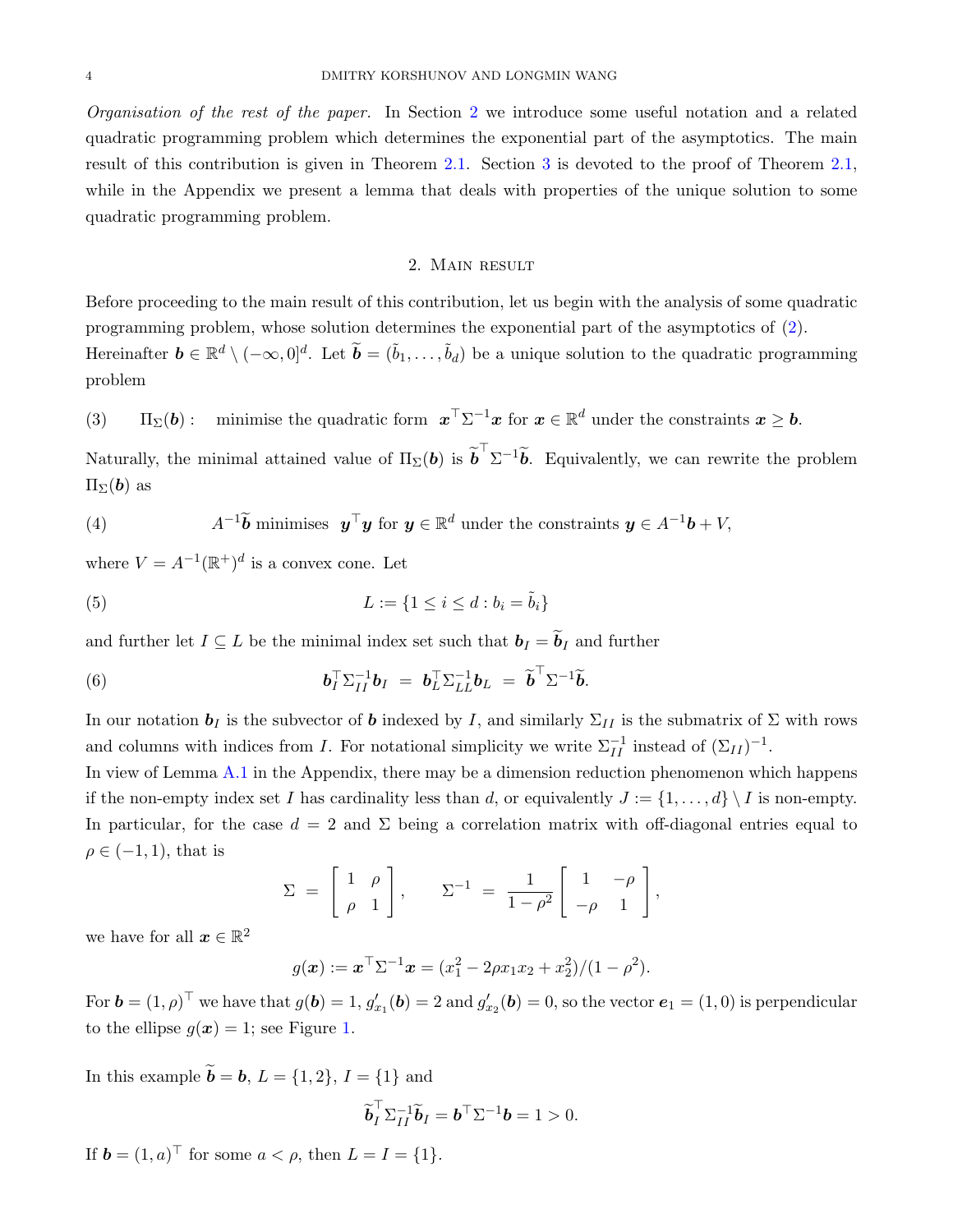

Following Lemma [A.1](#page-15-2) (and because  $\Sigma^{-1}b$  is collinear with the gradient of the quadratic form  $x^{\top} \Sigma^{-1} x$ at point **b**), if  $\Sigma^{-1}$ **b** > 0, then

<span id="page-4-1"></span>
$$
I = \{1, \ldots, d\}.
$$

However, if  $|I| < d$ , then we observe a dimension reduction phenomenon, i.e., the asymptotics of [\(2\)](#page-1-0) (up to a constant) is only determined by the components of  $X$  with indices in  $I$ .

Next, we introduce a key constant, which appears in the exact asymptotics of [\(2\)](#page-1-0). For the introduced above index sets  $I, J, L$ , matrix  $\Sigma$  and vector **b** we define

(7) 
$$
\mathcal{H}_{\Sigma,\boldsymbol{b}}(\lambda) := \lim_{\tau \to \infty} \tau^{-1} \mathcal{H}_{\Sigma,\boldsymbol{b}}(\tau,\lambda),
$$

where

<span id="page-4-2"></span>
$$
\mathcal{H}_{\Sigma,\mathbf{b}}(\tau,\lambda) := e^{-\frac{\tau+\lambda}{2}\widetilde{\mathbf{b}}^{\top}\Sigma^{-1}\widetilde{\mathbf{b}}}\int_{\mathbb{R}^d} e^{\mathbf{x}_I^{\top}\Sigma_{II}^{-1}\mathbf{b}_I-\mathbf{x}_J^{\top}(\Sigma^{-1})_{JJ}\mathbf{x}_J/2} \times \mathbb{P}\left\{\mathbf{X}_I(t+s+\tau)-\mathbf{X}_I(t) > \mathbf{x}_I, \ x_i < 0, \ \forall i \in L \setminus I, \ \text{ for some } t \leq \tau, \ s \leq \lambda\right\} d\mathbf{x}.
$$

The pre-factor in our main result is the following constant

$$
\mathcal{H}_{\Sigma,\boldsymbol{b}}\ :=\ \lim_{\lambda\to\infty}\mathcal{H}_{\Sigma,\boldsymbol{b}}(\lambda),
$$

which by Lemma [3.6](#page-14-0) (see Section 3) is well-defined, finite and positive. Note in passing that the aforementioned lemma also proves that  $\mathcal{H}_{\Sigma,\mathbf{b}}(\lambda)$  is positive and finite for some  $\lambda > 0$ .

Hereafter,  $\varphi_{\Sigma}(\cdot)$  stands for the density function of an  $\mathcal{N}(\mathbf{0},\Sigma)$  random vector. The following theorem constitutes the main result of this paper.

<span id="page-4-0"></span>**Theorem 2.1.** For any  $\mathbf{b} \in \mathbb{R}^d \setminus (-\infty, 0]^d$  we have

(9) 
$$
\mathbb{P}\left\{ \boldsymbol{Y}(t,s) > u\boldsymbol{b} \text{ for some } t \in [0,T], s \in [0,1] \right\} \sim T\mathcal{H}_{\Sigma,\boldsymbol{b}}u^{2-|I|}\varphi_{\Sigma}(u\widetilde{\boldsymbol{b}}),
$$

as  $u \to \infty$ , uniformly for all  $T := T(u)$  such that  $\lim_{u \to \infty} Tu^2 = \infty$  and  $\lim_{u \to \infty} Tu^{2-|I|} \varphi_{\Sigma}(u\widetilde{\boldsymbol{b}}) = 0$ .

As follows from considerations in the next section, the most probable path leading to the Shepp statistics being greater than ub for a large u is roughly speaking such that starting at some time  $t_0$  between 0 and T the trajectory goes in direction  $\boldsymbol{b}$  at a speed  $\boldsymbol{u}$  during time 1 approximately; the contribution from different values of  $t_0$  is the same.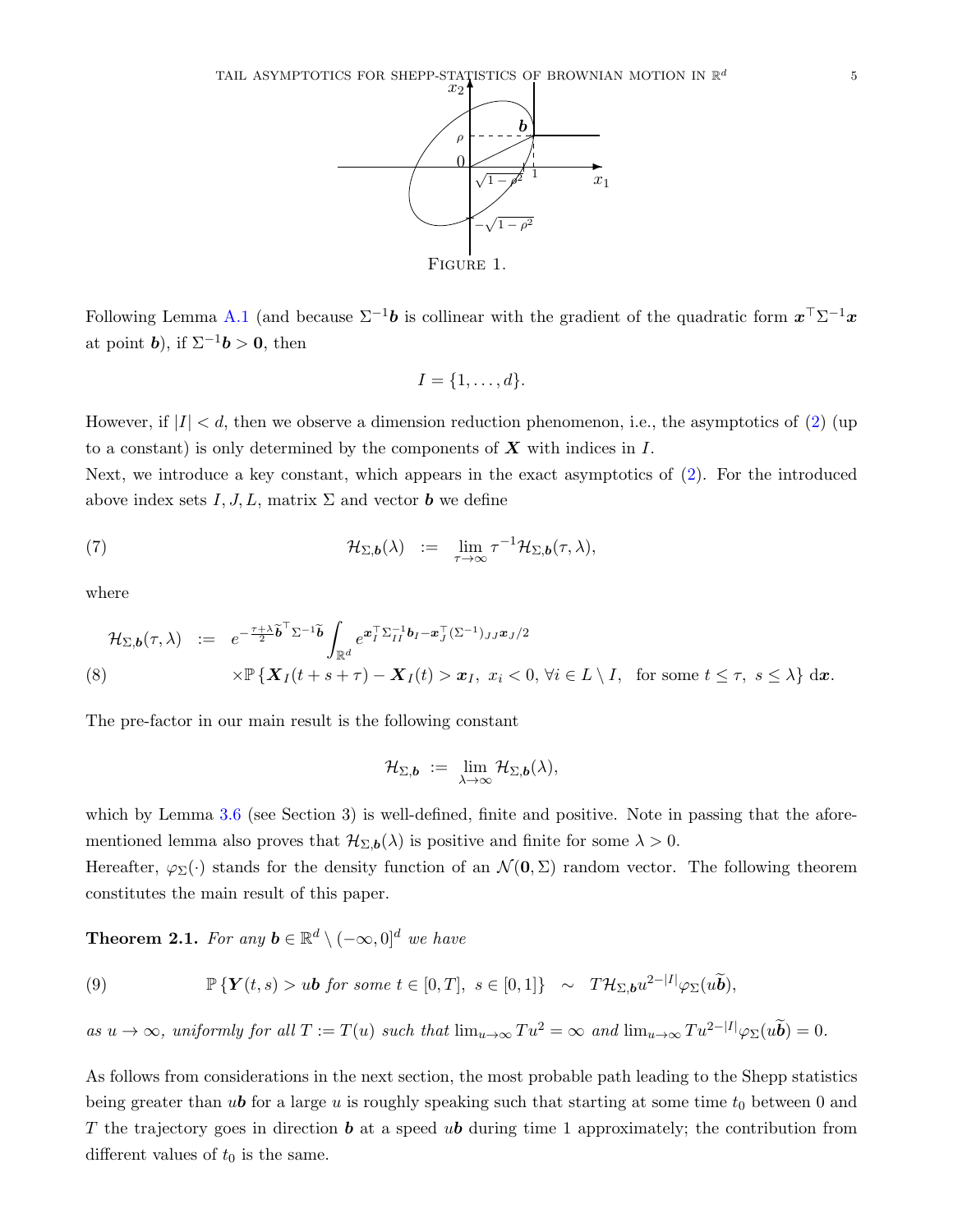## 3. Proof of Theorem [2.1](#page-4-0)

<span id="page-5-0"></span>In order to make the proof of Theorem [2.1](#page-4-0) more transparent we divide it into several parts. We start with calculation of the tail probability for 'short' intervals for  $t$  close to zero and  $s$  close to 1, see Section [3.1,](#page-5-1) which is the key ingredient for further analysis. In the second step we derive the following upper bound (see Section [3.2\)](#page-8-0):

<span id="page-5-3"></span>(10) 
$$
\mathbb{P}\left\{Y(t,s) > u\mathbf{b} \text{ for some } t \in [0,T], s \in [0,1]\right\} \leq (T+o(1))u^{2-|I|}\varphi_{\Sigma}(u\widetilde{\mathbf{b}})\mathcal{H}_{\Sigma,\mathbf{b}}
$$

as  $u \to \infty$  uniformly for all  $T = T(u)$  such that  $\lim_{u \to \infty} Tu^2 = \infty$ . Then, in Section [3.3](#page-11-0) we prove the lower bound counterpart, namely that for all large u

<span id="page-5-4"></span>(11) 
$$
\mathbb{P}\left\{Y(t,s) > u\mathbf{b} \text{ for some } t \in [0,T], s \in [0,1]\right\} \geq (T+o(1))u^{2-|I|}\varphi_{\Sigma}(u\widetilde{\mathbf{b}})\mathcal{H}_{\Sigma,\mathbf{b}}
$$

uniformly for all T such that  $\lim_{u\to\infty} Tu^2 = \infty$  and the right hand side expression goes to zero. Finally, in Section [3.4,](#page-14-1) we check that  $\mathcal{H}_{\Sigma,\mathbf{b}} \in (0,\infty)$ . Altogether the above points establish the proof of Theorem [2.1.](#page-4-0)

#### <span id="page-5-1"></span>3.1. Supremum for Small  $t$  and  $s$  Close to 1.

<span id="page-5-2"></span>**Lemma 3.1.** Let  $b \in \mathbb{R}^d \setminus (-\infty, 0]^d$  be given and let  $\widetilde{b}$  be a unique solution to  $\Pi_{\Sigma}(b)$  with I, J being the corresponding index sets. For all  $\tau$ ,  $\lambda$  positive we have, as  $u \to \infty$ ,

(12) 
$$
\mathbb{P}\left\{Y(t,s) > u\mathbf{b} \text{ for some } 0 \leq t \leq \tau/u^2, \ s \in [1-\lambda/u^2,1]\right\} \sim u^{-|I|} \varphi_{\Sigma}(u\widetilde{\mathbf{b}}) \mathcal{H}_{\Sigma,\mathbf{b}}(\tau,\lambda),
$$

where  $\mathcal{H}_{\Sigma,\mathbf{b}}(\tau,\lambda)$  defined in [\(8\)](#page-4-2) is positive and finite.

**Proof of Lemma [3.1:](#page-5-2)** For  $u > 0$  we set

$$
\tau_u = \tau u^{-2}
$$
,  $\lambda_u = \lambda u^{-2}$ ,  $p_u := \sqrt{1 - \lambda_u - \tau_u}$ ,  $D_u := [0, \tau_u] \times [0, \lambda_u]$ .

By the independence of the increments of a standard Brownian motion B, for all  $s \in [1 - \lambda_u, 1]$  and  $t \in [0, \tau_u]$  we have

$$
B(t+s) - B(t) = [B(t+s) - B(1-\lambda_u)] + [B(1-\lambda_u) - B(\tau_u)] + [B(\tau_u) - B(t)],
$$

where the three differences on the right hand side are mutually independent, provided  $\tau_u + \lambda_u \leq 1$ . Further, the stationarity of increments of  $B$  implies the equality in law

$$
B(1-\lambda_u)-B(\tau_u)\stackrel{d}{=} p_uZ,
$$

where Z is an  $\mathcal{N}(0,1)$  random variable independent of B. Hence, again by the stationarity of increments

$$
B(t+s) - B(t) \stackrel{d}{=} p_u Z + [B(t + \tau_u + s - (1 - \lambda_u)) - B(\tau_u)] + [B(\tau_u) - B(t)]
$$
  
=  $p_u Z + B(t + \tau_u + s - (1 - \lambda_u)) - B(t).$ 

Consequently, by the independence of the components of  $\bf{B}$ , for all u large enough we have

$$
\begin{array}{rcl}\n\boldsymbol{Y}(t,s) & = & A[\boldsymbol{B}(t+s) - \boldsymbol{B}(t)] \\
& \stackrel{d}{=} & p_u A \boldsymbol{Z} + A \Big[\boldsymbol{B}(t+s+\tau_u - (1-\lambda_u)) - \boldsymbol{B}(t)\Big], \quad (t,s-(1-\lambda_u)) \in D_u,\n\end{array}
$$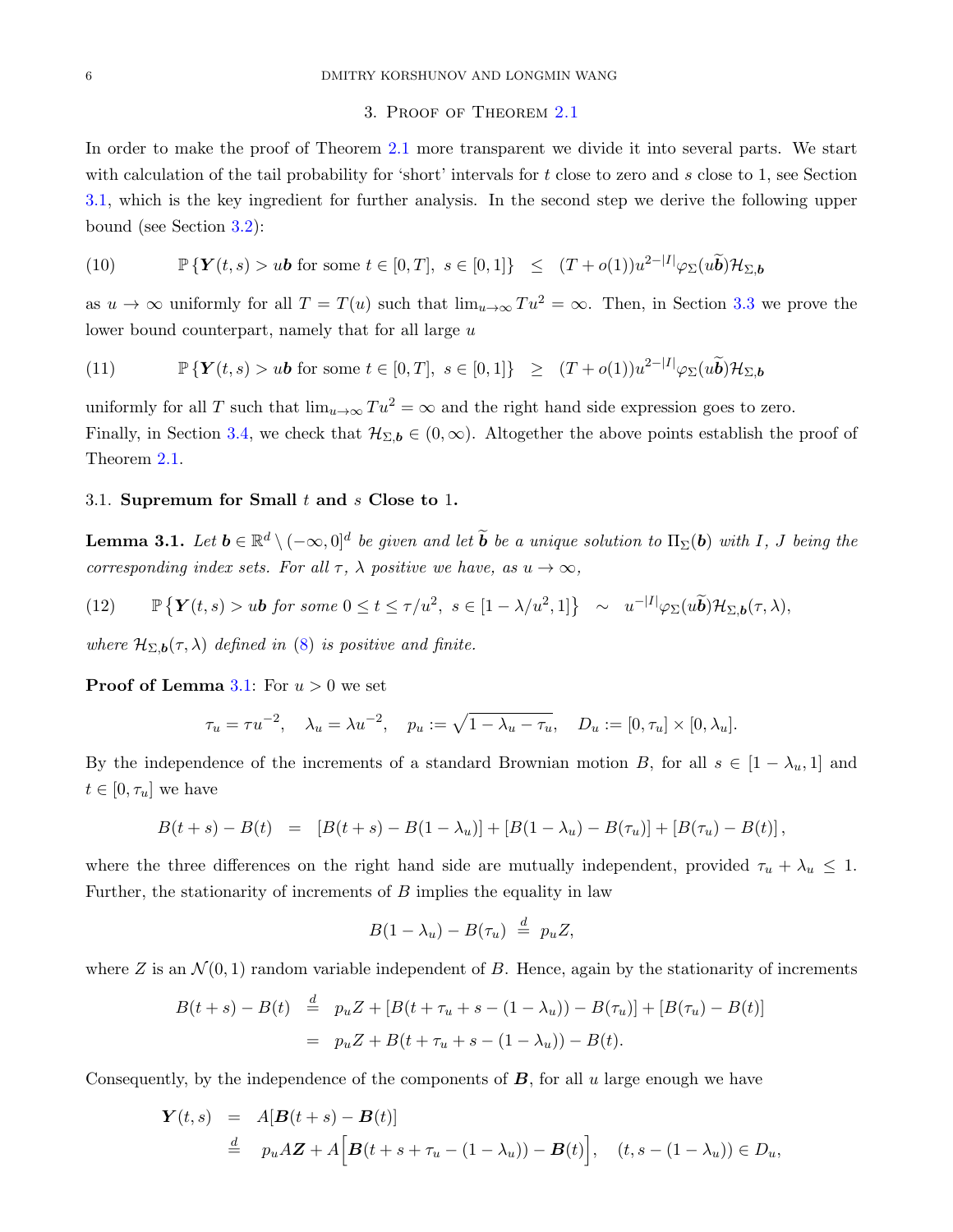$$
\mathbb{P}\left\{Y(t,s) > u\mathbf{b} \text{ for some } t \leq \tau_u, s \in [1 - \lambda_u, 1]\right\}
$$
  
= 
$$
\mathbb{P}\left\{p_u A \mathbf{Z} + A[\mathbf{B}(t + s + \tau_u) - \mathbf{B}(t)] > u\mathbf{b} \text{ for some } (t,s) \in D_u\right\}.
$$

Setting  $\mathbf{Z}_u := p_u A \mathbf{Z}$  and denoting its covariance matrix by  $\Sigma_u := p_u^2 \Sigma$ , we may further write

$$
\mathbb{P}\left\{Y(t,s) > u\mathbf{b} \text{ for some } t \leq \tau_u, \ s \in [1 - \lambda_u, 1] \right\}
$$
\n
$$
= \mathbb{P}\left\{Z_u + A\big[B(t+s+\tau_u) - B(t)\big] > u\mathbf{b} \text{ for some } (t,s) \in D_u\right\}
$$
\n
$$
= \int_{\mathbb{R}^d} \varphi_{\Sigma_u}(-\mathbf{w}) \mathbb{P}\left\{X(t+s+\tau_u) - X(t) > u\mathbf{b} + \mathbf{w} \text{ for some } (t,s) \in D_u\right\} \, \mathrm{d}\mathbf{w}.
$$

Let  $\overline{u} \in \mathbb{R}^d$  be a vector with coordinates  $\overline{u}_i = u$  for all  $i \in I$  and  $\overline{u}_j = 1$  for all  $j \in J$ . Change of variables  $w = -u\tilde{b} + x/\overline{u}$ ,  $dw = dx/u^{|I|}$ , gives the following value of the last integral

$$
u^{-|I|} \int_{\mathbb{R}^d} \varphi_{\Sigma_u}(u\tilde{\boldsymbol{b}} - \boldsymbol{x}/\overline{\boldsymbol{u}}) \mathbb{P} \left\{ \boldsymbol{X}(t+s+\tau_u) - \boldsymbol{X}(t) > u(\boldsymbol{b}-\tilde{\boldsymbol{b}}) + \boldsymbol{x}/\overline{\boldsymbol{u}} \text{ for some } (t,s) \in D_u \right\} \, \mathrm{d}\boldsymbol{x}
$$
\n
$$
= u^{-|I|} \varphi_{\Sigma_u}(u\tilde{\boldsymbol{b}}) \int_{\mathbb{R}^d} e^{-\left( (u\tilde{\boldsymbol{b}} - \boldsymbol{x}/\overline{\boldsymbol{u}})^\top \Sigma^{-1} (u\tilde{\boldsymbol{b}} - \boldsymbol{x}/\overline{\boldsymbol{u}}) - (u\tilde{\boldsymbol{b}})^\top \Sigma^{-1} (u\tilde{\boldsymbol{b}}) \right) / 2p_u^2}
$$
\n
$$
\times \mathbb{P} \left\{ \boldsymbol{X}(t+s+\tau) - \boldsymbol{X}(t) > u^2(\boldsymbol{b}-\tilde{\boldsymbol{b}}) + u\boldsymbol{x}/\overline{\boldsymbol{u}} \text{ for some } t \leq \tau, \ s \leq \lambda \right\} \, \mathrm{d}\boldsymbol{x}.
$$

For all positive u, by the properties of the solution to  $P_{\Sigma}(\boldsymbol{b})$ –see Lemma [A.1–](#page-15-2)we have

<span id="page-6-2"></span>(13)  
\n
$$
(u\widetilde{b} - x/\overline{u})^{\top} \Sigma^{-1} (u\widetilde{b} - x/\overline{u}) = u^2 \widetilde{b}^{\top} \Sigma^{-1} \widetilde{b} - 2u \widetilde{b}^{\top} \Sigma^{-1} (x/\overline{u}) + (x/\overline{u})^{\top} \Sigma^{-1} (x/\overline{u})
$$
\n
$$
= u^2 \widetilde{b}^{\top} \Sigma^{-1} \widetilde{b} - 2u b_I^{\top} \Sigma_{II}^{-1} (x/\overline{u})_I + (x/\overline{u})^{\top} \Sigma^{-1} (x/\overline{u})
$$
\n
$$
= u^2 \widetilde{b}^{\top} \Sigma^{-1} \widetilde{b} - 2b_I^{\top} \Sigma_{II}^{-1} x_I + (x/\overline{u})^{\top} \Sigma^{-1} (x/\overline{u}),
$$

which implies

<span id="page-6-0"></span>
$$
\mathbb{P}\left\{Y(t,s) > u\mathbf{b} \text{ for some } t \leq \tau_u, \ s \in [1 - \lambda_u, 1]\right\}
$$
\n
$$
= u^{-|I|} \varphi_{\Sigma_u}(u\widetilde{\mathbf{b}}) \int_{\mathbb{R}^d} e^{\mathbf{x}_I^{\top} \Sigma_{II}^{-1} \mathbf{b}_I / p_u^2 - (\mathbf{x}/\overline{\mathbf{u}})^\top \Sigma^{-1} (\mathbf{x}/\overline{\mathbf{u}}) / 2p_u^2}
$$
\n
$$
\times \mathbb{P}\left\{X(t+s+\tau) - X(t) > u^2(\mathbf{b}-\widetilde{\mathbf{b}}) + u\mathbf{x}/\overline{\mathbf{u}} \text{ for some } t \leq \tau, \ s \leq \lambda\right\} d\mathbf{x}.
$$

For any  $u > 0$  write

$$
h_u(\boldsymbol{x}) := \mathbb{P}\left\{ \boldsymbol{X}(t+s+\tau) - \boldsymbol{X}(t) > u^2(\boldsymbol{b}-\widetilde{\boldsymbol{b}}) + u\boldsymbol{x}/\overline{\boldsymbol{u}} \text{ for some } t \leq \tau, \ s \leq \lambda \right\}
$$

for the probability under the integrand above. In view of  $(\mathbf{b} - \widetilde{\mathbf{b}})_i = 0$  for all  $i \in L$  (note that  $I \subseteq L$  and I cannot be empty) and  $(\boldsymbol{b} - \boldsymbol{\tilde{b}})_i < 0$  for all  $i \notin L$ 

<span id="page-6-1"></span>
$$
\lim_{u\to\infty}h_u(\boldsymbol{x}) = \mathbf{1}_{\{x_i\leq 0,\forall i\in L\setminus I\}}\mathbb{P}\left\{\boldsymbol{X}_I(t+s+\tau)-\boldsymbol{X}_I(t)>\boldsymbol{x}_I\right\} \text{ for some }t\leq \tau,\ s\leq \lambda\right\} =: h(\boldsymbol{x}).
$$

Since  $\lim_{u\to\infty} p_u = 1$ , we have further

(15) 
$$
\mathbb{P}\left\{Y(t,s) > u\mathbf{b} \text{ for some } t \leq \tau_u, s \in [1-\lambda_u, 1]\right\} \sim u^{-|I|} \varphi_{\Sigma_u}(u\widetilde{\mathbf{b}}) \int_{\mathbb{R}^d} e^{\mathbf{x}_I^\top \Sigma_{II}^{-1} \mathbf{b}_I - \mathbf{x}_J^\top \Sigma_{JJ}^{-1} \mathbf{x}_J/2} h(\mathbf{x}) \, \mathrm{d}\mathbf{x} \quad \text{as } u \to \infty,
$$

where we have applied the dominated convergence theorem which is eligible because: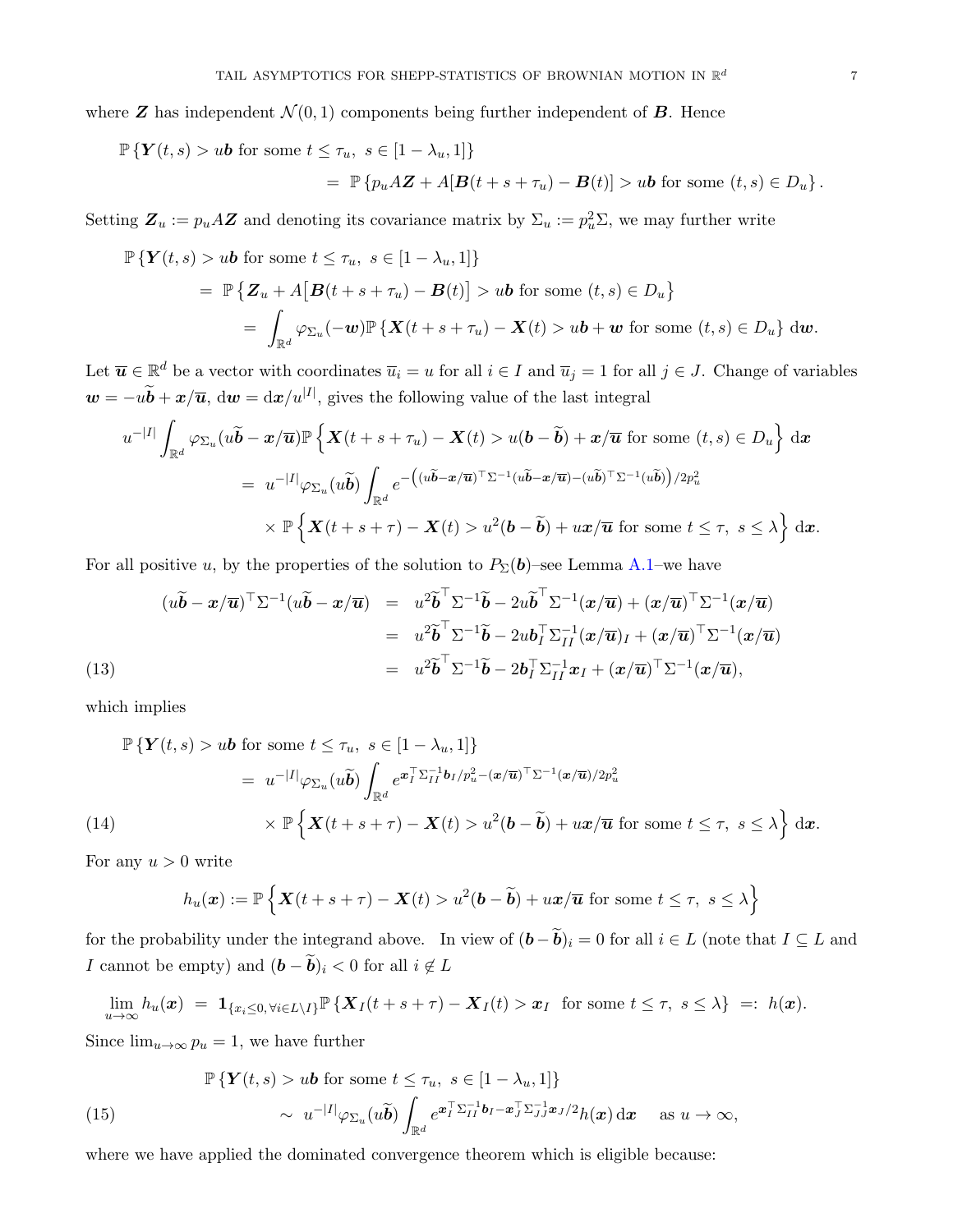$\diamond$  Firstly, the integrand in  $(14)$  is dominated by

$$
e^{\mathbf{x}_I^{\top} \Sigma_{II}^{-1} \mathbf{b}_I / p_u^2} e^{-(\mathbf{x}/\overline{\mathbf{u}})^{\top} \Sigma^{-1} (\mathbf{x}/\overline{\mathbf{u}}) / 2} \mathbb{P} \left\{ \mathbf{X}_I(t+s+\tau) - \mathbf{X}_I(t) > \mathbf{x}_I \text{ for some } t \leq \tau, \ s \leq \lambda \right\}
$$
\n
$$
\leq e^{-\delta ||\mathbf{x}_J||^2} e^{\mathbf{x}_I^{\top} \Sigma_{II}^{-1} \mathbf{b}_I / p_u^2} \mathbb{P} \left\{ \mathbf{X}_I(t+s+\tau) - \mathbf{X}_I(t) > \mathbf{x}_I \text{ for some } t \leq \tau, \ s \leq \lambda \right\}
$$

for some  $\delta > 0$ , because the matrix  $\Sigma^{-1}$  is positive definite.

 $\infty$  Secondly, the function  $e^{-\delta\|\boldsymbol{x}_J\|^2}$  is integrable with respect to  $\boldsymbol{x}_J$  if  $J$  is non-empty, otherwise this term is missing.

 $\diamond$  Thirdly, the function

<span id="page-7-0"></span>(16) 
$$
e^{\boldsymbol{x}_I^\top \Sigma_{II}^{-1} \boldsymbol{b}_I / p_u^2} \mathbb{P} \left\{ \boldsymbol{X}_I(t+s+\tau) - \boldsymbol{X}_I(t) > \boldsymbol{x}_I \text{ for some } t \leq \tau, \ s \leq \lambda \right\}
$$

is integrable with respect to  $x_I$  because, by Lemma [A.1](#page-15-2) we have

$$
\boldsymbol{x}_I^\top \Sigma_{II}^{-1} \boldsymbol{b}_I \;\; = \;\; \boldsymbol{x}_I^\top \boldsymbol{a}_I,
$$

where  $a_I > 0_I$ , and because of Piterbarg inequality–see [\[17,](#page-16-13) Theorem 8.1] (or the Borell-TIS inequality)– which ensures that

$$
\mathbb{P}\left\{\mathbf{X}_I(t+s+\tau) - \mathbf{X}_I(t) > \mathbf{x}_I \text{ for some } t \leq \tau, \ s \leq \lambda\right\}
$$
\n
$$
\leq \mathbb{P}\left\{\sum_{i \in I: x_i > 0} \left(X_i(t+s+\tau) - X_i(t)\right) > \sum_{i \in I: x_i > 0} x_i \text{ for some } t \leq \tau, \ s \leq \lambda\right\}
$$
\n
$$
\leq C e^{-\varepsilon \left(\sum_{i \in I: x_i > 0} x_i\right)^2}
$$

for some  $C \in (0,\infty)$  and  $\varepsilon > 0$ . So, integrability of [\(16\)](#page-7-0) follows, providing at the same time that, for all  $\tau, \lambda > 0$ , we have  $\mathcal{H}_{\Sigma, \mathbf{b}}(\tau, \lambda) \in (0, \infty)$ .

Finally, taking into account that

$$
\varphi_{\Sigma_u}(u\widetilde{\boldsymbol{b}}) = (2\pi \det \Sigma_u)^{-d/2} e^{-u^2 \widetilde{\boldsymbol{b}}^\top \Sigma^{-1} \widetilde{\boldsymbol{b}}/2p_u^2}
$$
  
\n
$$
\sim (2\pi \det \Sigma)^{-d/2} e^{-u^2 \widetilde{\boldsymbol{b}}^\top \Sigma^{-1} \widetilde{\boldsymbol{b}}/2(1-\lambda_u-\tau_u)}
$$
  
\n
$$
= (2\pi \det \Sigma)^{-d/2} e^{-u^2 \widetilde{\boldsymbol{b}}^\top \Sigma^{-1} \widetilde{\boldsymbol{b}}(1+\lambda_u+\tau_u+O(1/u^4))/2}
$$
  
\n
$$
\sim \varphi_{\Sigma}(u\widetilde{\boldsymbol{b}}) e^{-\frac{\lambda+\tau}{2} \widetilde{\boldsymbol{b}}^\top \Sigma^{-1} \widetilde{\boldsymbol{b}}}
$$
 as  $u \to \infty$ 

and substituting this into  $(15)$  we conclude the proof.

<span id="page-7-1"></span>**Corollary 3.2.** For any  $\lambda$  positive and any  $\mathbf{b} \in \mathbb{R}^d \setminus (-\infty,0]^d$  we have

(17) 
$$
\lim_{\tau \to \infty} \frac{1}{\tau} \mathcal{H}_{\Sigma, \mathbf{b}}(\tau, \lambda) =: \mathcal{H}_{\Sigma, \mathbf{b}}(\lambda) \in [0, \infty).
$$

**Proof of Corollary** [3.2:](#page-7-1) For any fixed  $\tau_1$ ,  $\tau_2$  and  $\lambda > 0$ 

$$
\mathbb{P}\left\{\mathbf{Y}(t,s) > u\mathbf{b} \text{ for some } t \leq (\tau_1 + \tau_2)/u^2, \ s \in [1 - \lambda/u^2, 1]\right\}
$$
  
\$\leq\$ 
$$
\mathbb{P}\left\{\mathbf{Y}(t,s) > u\mathbf{b} \text{ for some } t \leq \tau_1/u^2, \ s \in [1 - \lambda/u^2, 1]\right\}
$$
  
\$+ \mathbb{P}\left\{\mathbf{Y}(t,s) > u\mathbf{b} \text{ for some } t \leq \tau\_2/u^2, \ s \in [1 - \lambda/u^2, 1]\right\}\$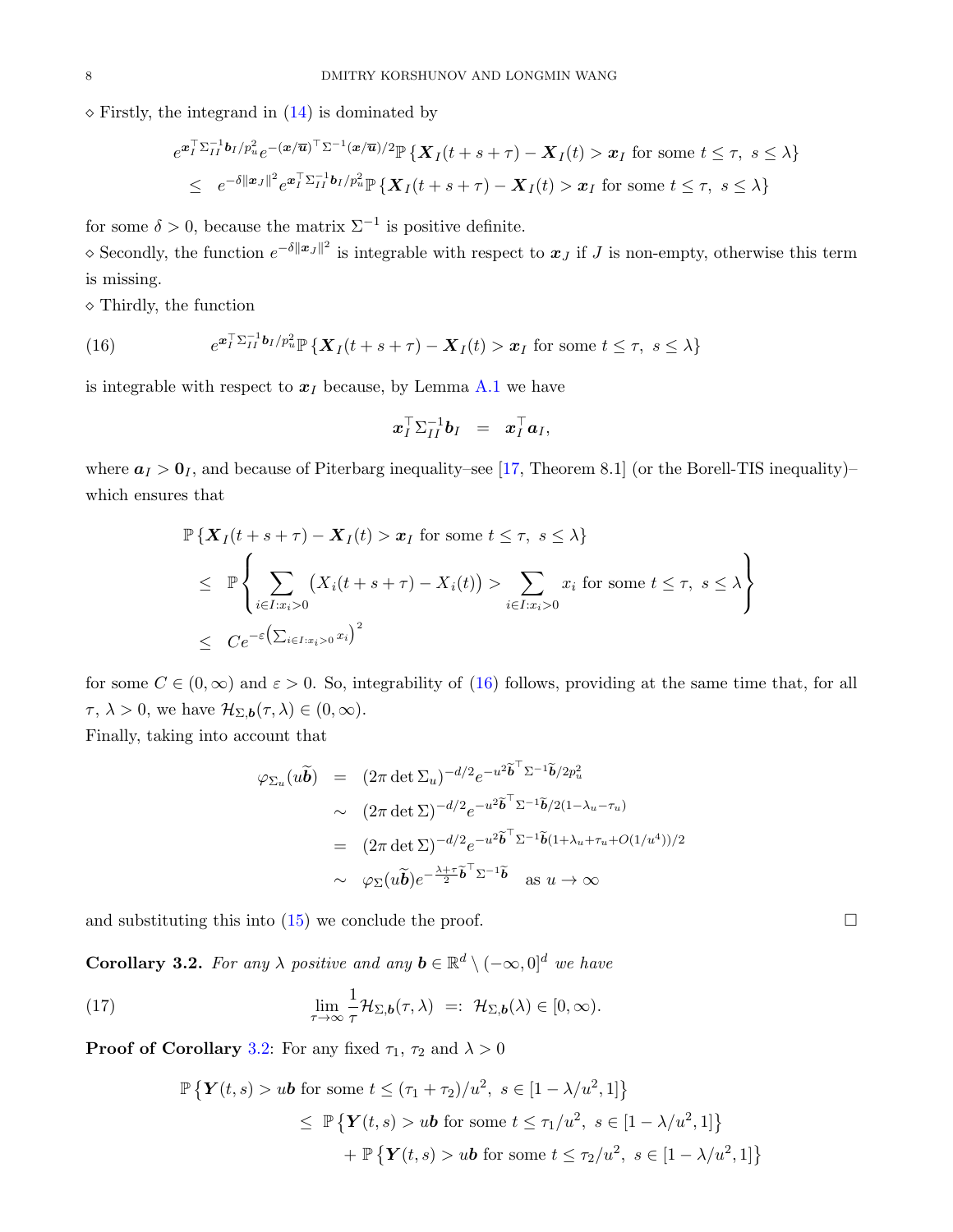$$
\lim_{\tau \to \infty} \frac{1}{\tau} \mathcal{H}_{\Sigma, \mathbf{b}}(\tau, \lambda) = \inf_{\tau > 0} \frac{1}{\tau} \mathcal{H}_{\Sigma, \mathbf{b}}(\tau, \lambda) \leq \mathcal{H}_{\Sigma, \mathbf{b}}(1, \lambda) < \infty
$$

establishing the claim.

<span id="page-8-1"></span>Corollary 3.3. For all  $\lambda > 0$ , we have

$$
\mathbb{P}\left\{\mathbf{Y}(t,s) > u\mathbf{b} \text{ for some } 0 \le t \le T, \ s \in [1 - \lambda/u^2, 1] \right\} \le (T + o(1))u^{2-|I|} \varphi_{\Sigma}(u\widetilde{\mathbf{b}}) \mathcal{H}_{\Sigma, \mathbf{b}}(\lambda)
$$

as  $u \to \infty$  uniformly for all T such that  $\lim_{u \to \infty} Tu^2 = \infty$ .

**Proof of Corollary** [3.3:](#page-8-1) We follow the same idea as given in the proof of the upper bound in Theorem D.2 in [\[17\]](#page-16-13). Indeed, noting that  $Y(t, s)$  is stationary with respect to t, by Lemma [3.1,](#page-5-2) for each  $\tau > 0$ 

<span id="page-8-3"></span>
$$
\mathbb{P}\left\{\mathbf{Y}(t,s) > u\mathbf{b} \text{ for some } t \leq T, \ s \in [1 - \lambda/u^2, 1]\right\} \leq
$$
\n
$$
\leq [Tu^2/\tau] \mathbb{P}\left\{\mathbf{Y}(t,s) > u\mathbf{b} \text{ for some } t \leq \tau/u^2, \ s \in [1 - \lambda/u^2, 1]\right\}
$$
\n
$$
= [Tu^2/\tau] \mathcal{H}_{\Sigma, \mathbf{b}}(\tau, \lambda) u^{-|I|} \varphi_{\Sigma}(u\widetilde{\mathbf{b}})(1 + o(1)).
$$

Hence, pushing  $\tau \to \infty$ , the proof is completed by Corollary [3.2.](#page-7-1)

<span id="page-8-0"></span>3.2. Proof of Asymptotically Sharp Upper Bound [\(10\)](#page-5-3). The upper bound (10) follows from Corollary [3.2](#page-7-1) and Lemma [3.4](#page-9-0) below. For the proof of the aforementioned lemma we need to show the claim of Theorem [1.1.](#page-2-0) We tacitly assume that  $t, t_k \geq 0$ ; for notation simplicity this is not mentioned everywhere. **Proof of Theorem [1.1:](#page-2-0)** We consider first the case  $m = 1$ . If  $b \le 0$ , then the statement is immediate because then the right hand side is at least 1. Consider now the opposite case, so  $0 \notin b + V_1$  where  $V_1 = \{x \ge 0\}$  is the positive orthant. Next, if  $\theta := \inf\{t > 0 : X(t) \ge b\}$ , then the Markov property and the stationarity of the increments of  $\boldsymbol{X}$  together with the continuity of the trajectory of  $\boldsymbol{X}$  imply that

$$
\mathbb{P}\left\{\mathbf{X}(T)\geq \mathbf{b}\right\} = \int_0^T \mathbb{P}\left\{\theta \in dt\right\} \int_{\mathbf{b}+\partial V_1} \mathbb{P}\left\{\mathbf{X}(t) \in du\right\} \mathbb{P}\left\{\mathbf{X}(T-t) \geq \mathbf{b}-\mathbf{u}\right\}.
$$

Since  $\mathbf{b} - \mathbf{u} \leq \mathbf{0}$  on  $\mathbf{b} + \partial V_1$ , we have

<span id="page-8-2"></span>
$$
\mathbb{P}\left\{\mathbf{X}(T-t)\geq \boldsymbol{b}-\boldsymbol{u}\right\}\ \geq\ \mathbb{P}\left\{\mathbf{X}(T-t)\geq \boldsymbol{0}\right\}.
$$

Moreover, by the self-similarity of  $X$ 

(19) 
$$
\mathbb{P}\left\{ \boldsymbol{X}(T-t) \geq \mathbf{0} \right\} = \mathbb{P}\left\{ \boldsymbol{X}(1) \geq \mathbf{0} \right\}.
$$

Consequently,

$$
\mathbb{P}\left\{\boldsymbol{X}(T)\geq \boldsymbol{b}\right\} \geq \int_0^T \mathbb{P}\left\{\theta\in dt\right\} \mathbb{P}\left\{\boldsymbol{X}(1)\geq \boldsymbol{0}\right\}
$$

establishing the claim.

For simplicity, we only show next the case  $m = 2$ . As above, a non-trivial case is where  $0 \notin b + V_1$ . Fix a trajectory  $\{x_1(t_1), t_1 \leq T_1\}$  of  $\mathbf{X}_1(t_1)$  and consider an event

$$
\{ \boldsymbol{X}_{2}(t_{2}) \geq \boldsymbol{b} - \boldsymbol{x}_{1}(t_{1}) \text{ for some } t_{1} \leq T_{1}, t_{2} \leq T_{2} \},
$$

$$
\Box
$$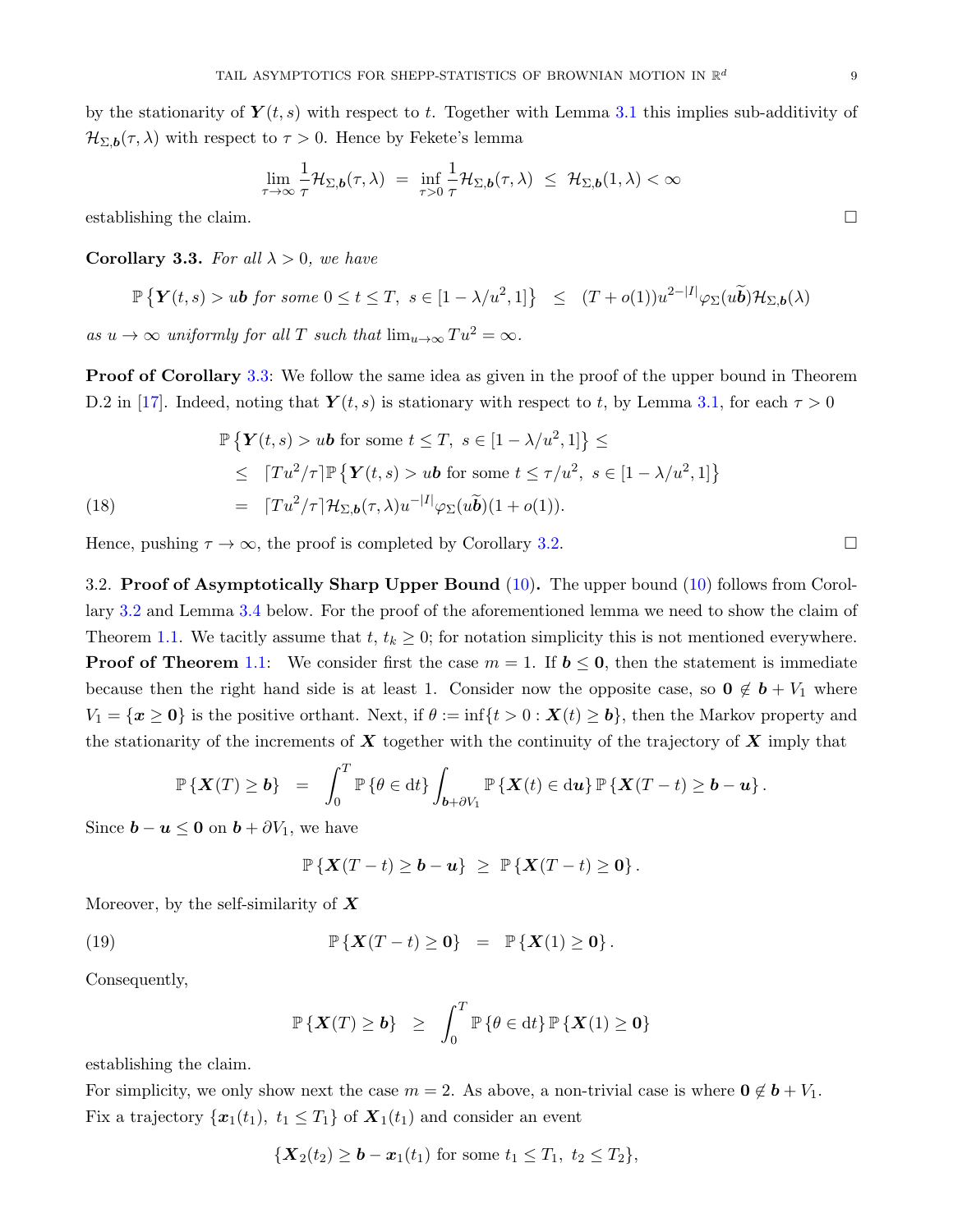where randomness only comes from the  $X_2(t_2)$ . Similar to how it is done in the last proof, we introduce a Markov stopping time

$$
\theta_2 := \inf\{t_2 > 0 : \mathbf{X}_2(t_2) \ge \mathbf{b} - \mathbf{x}_1(t_1) \text{ for some } t_1 \le T_1\}.
$$

By the Markov property applied to  $\mathbf{X}_2(t_2)$  and the stationarity of the increments of  $\mathbf{X}_2$  we conclude that

$$
\mathbb{P}\left\{X_2(T_2) \geq \mathbf{b} - \mathbf{x}_1(t_1) \text{ for some } t_1 \leq T_1\right\} \n= \mathbb{P}\left\{X_2(T_2) \geq \mathbf{b} - \mathbf{x}_1(t_1) \text{ for some } t_1 \leq T_1, \theta_2 \leq T_2\right\} \n\geq \mathbb{P}\left\{X_2(T_2) - X_2(\theta_2) \geq 0, \theta_2 \leq T_2\right\} \n= \int_0^{T_2} \mathbb{P}\left\{\theta_2 \in dt_2\right\} \mathbb{P}\left\{X_2(T_2 - t_2) \geq 0\right\}.
$$

As in [\(19\)](#page-8-2)

$$
\mathbb{P}\left\{{\bm X}_2(T_2-t_2)\geq{\bm 0}\right\}\ =\ \mathbb{P}\left\{{\bm X}_2(1)\geq{\bm 0}\right\}\ =\ \mathbb{P}\left\{{\bm X}(1)\geq{\bm 0}\right\},
$$

hence we obtain

$$
\mathbb{P}\left\{\mathbf{X}_2(T_2)\geq \boldsymbol{b}-\boldsymbol{x}_1(t_1)\text{ for some }t_1\leq T_1\right\}\ \geq\ \int_0^{T_2}\mathbb{P}\left\{\theta_2\in\mathrm{d}t\right\}\mathbb{P}\left\{\mathbf{X}(1)\geq \mathbf{0}\right\},
$$

or, in other words

$$
\mathbb{P}\left\{\boldsymbol{X}_{2}(t_2) \geq \boldsymbol{b}-\boldsymbol{x}_1(t_1) \text{ for some } t_1 \leq T_1,\ t_2 \leq T_2\right\} \leq \frac{\mathbb{P}\left\{\boldsymbol{X}_{2}(T_2) \geq \boldsymbol{b}-\boldsymbol{x}_1(t_1) \text{ for some } t_1 \leq T_1\right\}}{\mathbb{P}\left\{\boldsymbol{X}(1) \geq \boldsymbol{0}\right\}}.
$$

Applying the same arguments to  $\mathbf{X}_1(t_1)$  we complete the proof. Now we are ready to prove the remaining upper bound required to conclude the sharp upper bound [\(10\)](#page-5-3).

<span id="page-9-0"></span>**Lemma 3.4.** There exists a constant  $c < \infty$  such that, for all sufficiently large  $\lambda > 0$ 

$$
\limsup_{u\to\infty}\sup_{T>1/u^2}\frac{u^{|I|-2}}{T\varphi_{\Sigma}(u\tilde{b})}\mathbb{P}\left\{\mathbf{Y}(t,s)>u\mathbf{b}\text{ for some }0\leq t\leq T,\ s\leq 1-\lambda/u^2\right\}\ \leq\ ce^{-\frac{\lambda}{2}\mathbf{b}_I^\top\sum_{I=1}^{-1}\mathbf{b}_I}.
$$

**Proof of Lemma** [3.4:](#page-9-0) Slotting the interval  $[0,T]$  onto  $Tu^2$  small intervals of length  $1/u^2$  each and making use of stationarity of  $\mathbf{X}(t + s) - \mathbf{X}(t)$  with respect to t, we see that it suffices to prove the following result:

<span id="page-9-1"></span>(20) 
$$
\limsup_{u \to \infty} \frac{u^{|I|}}{\varphi_{\Sigma}(u\widetilde{\boldsymbol{b}})} \mathbb{P} \left\{ \boldsymbol{Y}(t,s) > u\boldsymbol{b} \text{ for some } t \leq 1/u^2, \ s \leq 1 - \lambda/u^2 \right\} \leq c_1 e^{-\frac{\lambda}{2} b_I^{\top} \Sigma_{II}^{-1} b_I}
$$

for some  $c_1 < \infty$ . We start with the inequality

(21) 
$$
\mathbb{P}\left\{\mathbf{Y}(t,s) > u\mathbf{b} \text{ for some } t \le 1/u^2, s \le 1 - \lambda/u^2\right\}
$$

$$
\leq \mathbb{P}\left\{\mathbf{Y}(t,s) > u\mathbf{b} \text{ for some } t \le 1/u^2, s \le 1/u^2\right\}
$$

$$
+ \mathbb{P}\left\{\mathbf{Y}(t,s) > u\mathbf{b} \text{ for some } t \le 1/u^2, s \in [1/u^2, 1 - \lambda/u^2]\right\} =: P_1(u) + P_2(u).
$$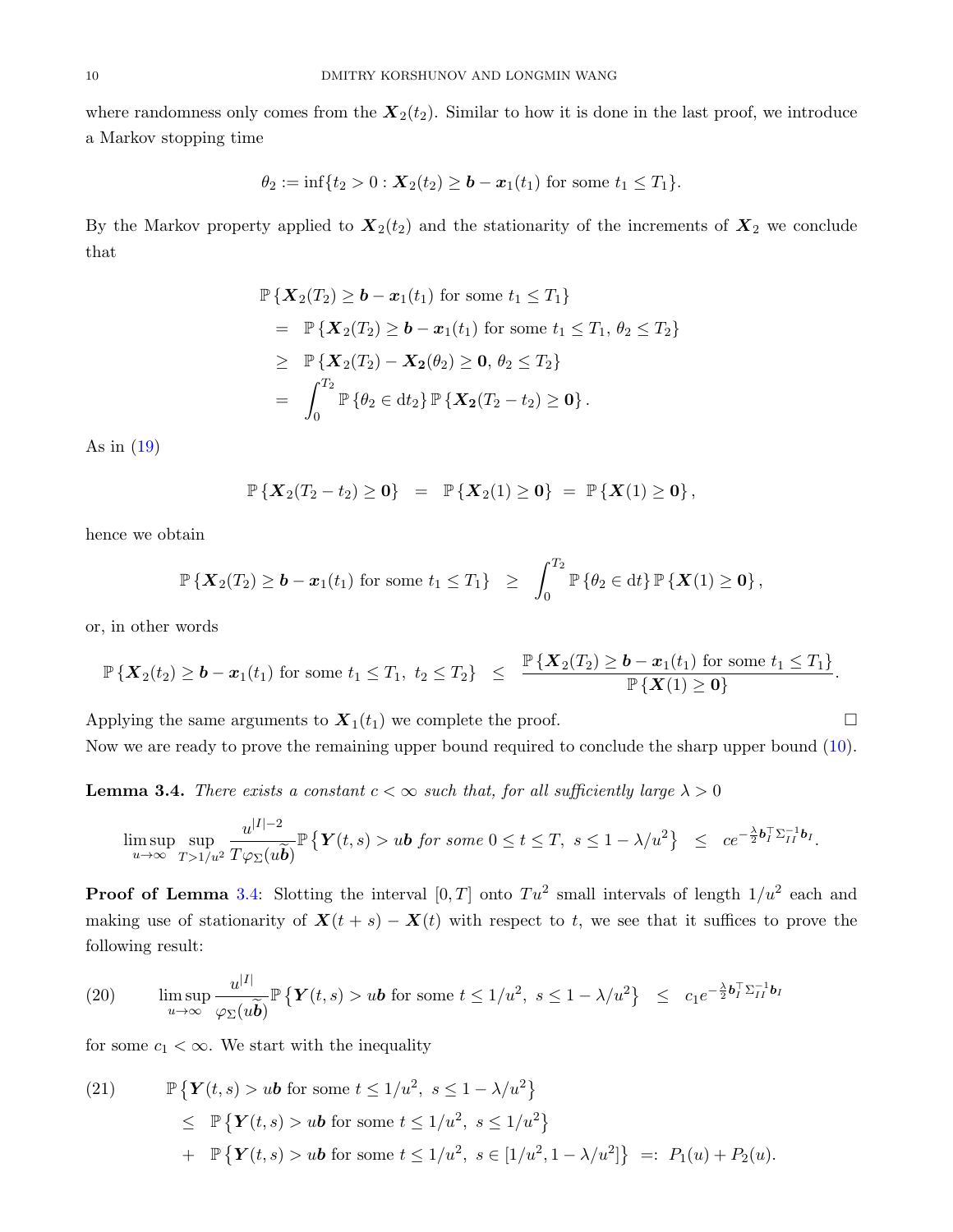Let us choose k such that  $b_k > 0$ . Then for all u positive we derive the following upper bound for  $P_1(u)$ 

$$
P_1(u) \leq \mathbb{P}\Big\{\sup_{0 \leq t \leq 1/u^2, 0 \leq s \leq 1/u^2} Y_k(t, s) > ub_k\Big\}
$$
  
 
$$
\leq \mathbb{P}\Big\{2 \sup_{0 \leq t \leq 2/u^2} |X_k(t)| > ub_k\Big\}
$$
  
 
$$
\leq 4 \mathbb{P}\left\{X_k(2/u^2) > ub_k/2\right\}.
$$

Since  $X_k(1)$  is normally distributed with mean zero, there exists an  $\varepsilon > 0$  such that, for all sufficiently large u,

(22) 
$$
\mathbb{P}\left\{ \boldsymbol{Y}(t,s) > u\boldsymbol{b} \text{ for some } 0 \leq t \leq 1/u^2, \ 0 \leq s \leq 1/u^2 \right\} \leq e^{-\varepsilon u^4}.
$$

Hence we have

<span id="page-10-0"></span>
$$
P_1(u) = o(\varphi_{\Sigma}(u\widetilde{\boldsymbol{b}})/u^{|I|}) \quad \text{as } u \to \infty.
$$

In order to estimate  $P_2(u)$ , let us first notice that, for  $t \in [0, 1/u^2]$  and  $s \geq 1/u^2$ 

$$
\mathbf{Y}(t,s) = (\mathbf{X}(1/u^{2}) - \mathbf{X}(t)) + (\mathbf{X}(t+s) - \mathbf{X}(1/u^{2})),
$$

where the two differences on the right hand side are independent random vectors. Therefore, we have

$$
\mathbb{P}\left\{Y(t,s) > u\mathbf{b} \text{ for some } 0 \le t \le 1/u^2, \ s \in [1/u^2, 1 - \lambda/u^2] \right\}
$$
  
\$\le \mathbb{P}\left\{X'(t) + X(s) > u\mathbf{b} \text{ for some } 0 \le t \le 1/u^2, \ 0 \le s \le 1 - \lambda/u^2 \right\},\$

where  $X'$  and  $X$  are independent identically distributed processes. Next, by Theorem [1.1](#page-2-0)

$$
\mathbb{P}\left\{\mathbf{X}'(t) + \mathbf{X}(s) > u\mathbf{b} \text{ for some } 0 \le t \le 1/u^2, \ 0 \le s \le 1 - \lambda/u^2\right\}
$$
\n
$$
\le c \mathbb{P}\left\{\mathbf{X}(1 - (\lambda - 1)/u^2) > u\mathbf{b}\right\}
$$

for some  $c < \infty$ . Hence we obtain

$$
\mathbb{P}\left\{ \boldsymbol{Y}(t,s) > u\boldsymbol{b} \text{ for some } 0 \le t \le 1/u^2, \ s \in [1/u^2, 1 - \lambda/u^2] \right\}
$$
\n
$$
\le c \mathbb{P}\left\{ \boldsymbol{X}(1 - (\lambda - 1)/u^2) > u\boldsymbol{b} \right\} \ = \ c \mathbb{P}\left\{ \boldsymbol{X}(1) > \frac{u}{\sqrt{1 - (\lambda - 1)/u^2}} \boldsymbol{b} \right\}.
$$

Since further for all  $u > 0$ 

$$
\left(\frac{u}{\sqrt{1-(\lambda-1)/u^2}}\right)^2 \geq u^2(1-(\lambda-1)/u^2) = u^2 + \lambda - 1,
$$

then the above combined with  $(22)$  implies  $(20)$ .

**Proof of the upper bound** [\(10\)](#page-5-3): Using that for each  $\lambda < u^2$ ,

$$
\mathbb{P}\left\{\mathbf{Y}(t,s) > u\mathbf{b} \text{ for some } 0 \le t \le T, \ 0 \le s \le 1\right\}
$$
  
\$\le \mathbb{P}\left\{\mathbf{Y}(t,s) > u\mathbf{b} \text{ for some } 0 \le t \le T, \ s \in [1 - \lambda/u^2, 1]\right\}\$  
+\mathbb{P}\left\{\mathbf{Y}(t,s) > u\mathbf{b} \text{ for some } 0 \le t \le T, \ 0 \le s \le 1 - \lambda/u^2\right\},

the proof follows straightforwardly by letting  $\lambda \to \infty$  and combination of Corollary [3.3](#page-8-1) with Lemma [3.4.](#page-9-0) The proof that  $\mathcal{H}_{\Sigma,\mathbf{b}} \in (0,\infty)$  is postponed to Section [3.4.](#page-14-1)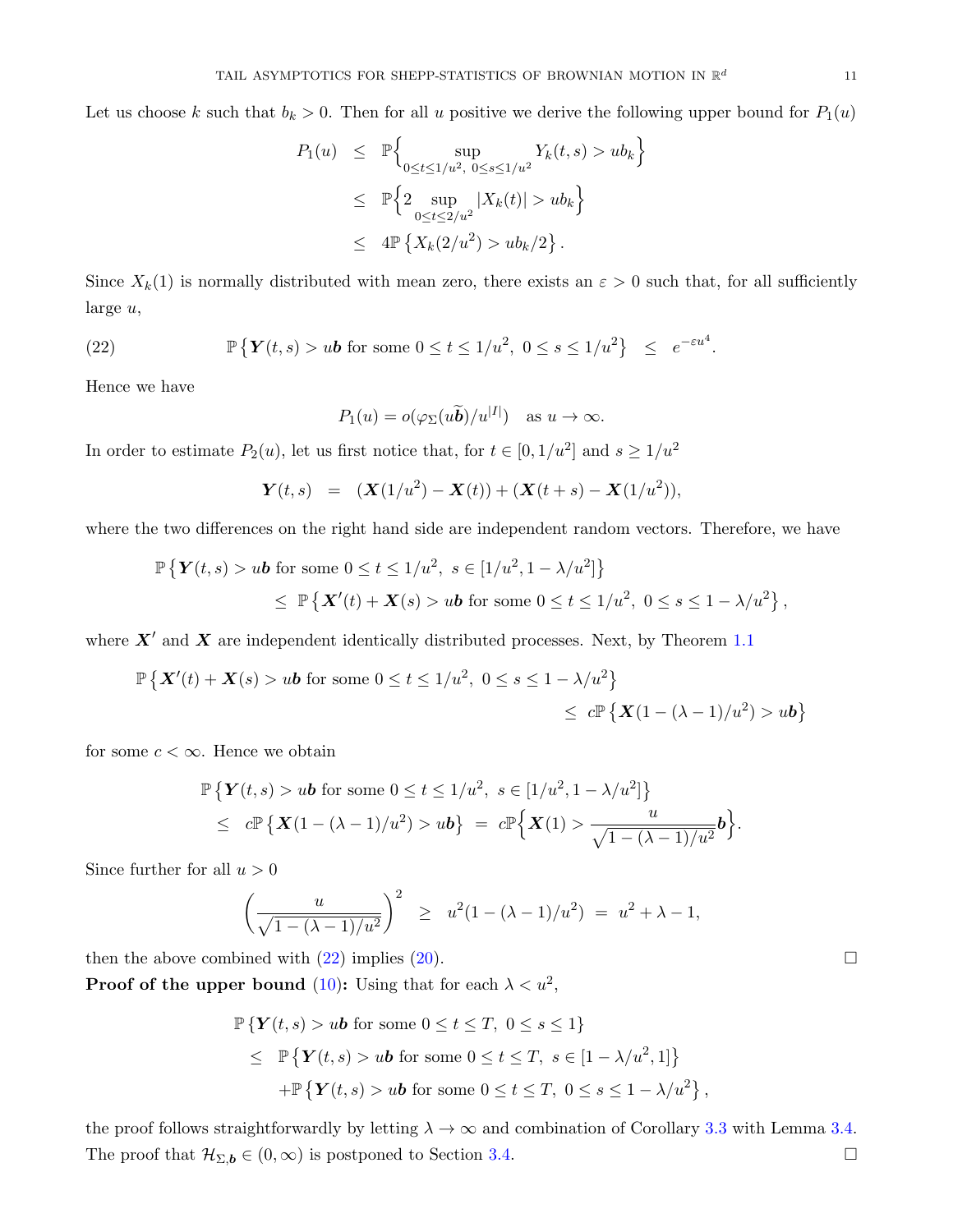$$
D_u(\gamma) := [0, \tau/u^2] \times [1 - \lambda/u^2, 1] \times [\gamma/u^2, (\gamma + \tau)/u^2] \times [1 - \lambda/u^2, 1]
$$

<span id="page-11-0"></span>and event

$$
B_u(\gamma) := \{ \mathbf{Y}(t,s) > u \mathbf{b} \text{ for some } t \in [\gamma/u^2, (\gamma + \tau)/u^2], \ s \in [1 - \lambda/u^2, 1] \}.
$$

Let

$$
\widehat{\mathcal{H}_{\Sigma,b}}(\tau,\lambda) := e^{-\frac{5\lambda/2+3\tau}{4}} \widetilde{b}^{\top} \Sigma^{-1} \widetilde{b} \int_{\mathbb{R}^I} e^{\mathbf{x}_I^{\top} \Sigma_{II}^{-1} b_I - \mathbf{x}_J^{\top} (\Sigma^{-1})_{JJ} \mathbf{x}_J/2} \times \mathbb{P} \Big\{ \Big( \frac{\mathbf{X}_1(\tau,\tau+\lambda) + \mathbf{X}_1(t,s)}{2} + \frac{\mathbf{X}_2(\tau,\tau+\lambda) + \mathbf{X}_2(w,v)}{2} \Big)_I > \mathbf{x}_I \text{ for some } t, w \leq \tau, s, v \leq \tau+\lambda \Big\} d\mathbf{x}_I,
$$

where  $X_1$  and  $X_2$  are independent copies of the process X.

<span id="page-11-1"></span>**Lemma 3.5.** Under conditions of Lemma [3.1,](#page-5-2) for all  $\tau$  and  $\lambda$  positive, there is a constant c such that

$$
\mathbb{P}\left\{B_u(0)\cap B_u(\gamma)\right\}\ \le\ cu^{-|I|}\varphi_{\Sigma}(u\widetilde{\boldsymbol{b}})e^{-\gamma\widetilde{\boldsymbol{b}}^{\top}\Sigma^{-1}\widetilde{\boldsymbol{b}}/4}\ \widehat{\mathcal{H}_{\Sigma,\boldsymbol{b}}}(\tau,\lambda),
$$

 $\text{\emph{for all}}~\gamma\in[\tau+\lambda,u^2-\tau-\lambda]$  where

$$
\limsup_{\tau\to\infty}\frac{1}{\tau^2}\widehat{\mathcal{H}_{\Sigma,\mathbf{b}}}(\tau,\lambda) =: \widehat{\mathcal{H}_{\Sigma,\mathbf{b}}}(\lambda) \in [0,\infty).
$$

**Proof of Lemma** [3.5:](#page-11-1) If  $\tau + \lambda < \gamma < u^2 - \tau - \lambda$ , then

$$
(\tau/u^2, \gamma/u^2], \qquad (\gamma/u^2, (\gamma + \tau)/u^2], \qquad ((\gamma + \tau)/u^2, 1 - \lambda/u^2],
$$
  

$$
(1 - \lambda/u^2, 1 + \tau/u^2], \quad (1 + \tau/u^2, 1 + (\gamma - \lambda)/u^2], \quad (1 + (\gamma - \lambda)/u^2, 1 + (\gamma + \tau)/u^2]
$$

are successive proper intervals, for all sufficiently large u. Then, for  $(t, s, w, v) \in D_u(\gamma)$ ,

$$
\mathbf{X}(t+s) - \mathbf{X}(t) + \mathbf{X}(w+v) - \mathbf{X}(w)
$$
\n
$$
= [\mathbf{X}(\tau/u^2) - \mathbf{X}(t)] + [\mathbf{X}(\gamma/u^2) - \mathbf{X}(\tau/u^2)] + [\mathbf{X}((\gamma + \tau)/u^2) - \mathbf{X}(\gamma/u^2)]
$$
\n
$$
+ [\mathbf{X}(1 - \lambda/u^2) - \mathbf{X}((\gamma + \tau)/u^2)] + [\mathbf{X}(t+s) - \mathbf{X}(1 - \lambda/u^2)]
$$
\n
$$
+ [\mathbf{X}((\gamma + \tau)/u^2) - \mathbf{X}(w)] + [\mathbf{X}(1 - \lambda/u^2) - \mathbf{X}((\gamma + \tau)/u^2)] + [\mathbf{X}(1 + \tau/u^2) - \mathbf{X}(1 - \lambda/u^2)]
$$
\n
$$
+ [\mathbf{X}(1 + (\gamma - \lambda)/u^2) - \mathbf{X}(1 + \tau/u^2)] + [\mathbf{X}(w+v) - \mathbf{X}(1 + (\gamma - \lambda)/u^2)].
$$

Collecting together terms which do not depend on  $t, s, w$  and  $v$  and are independent of other terms we get the following representation for the right hand side

<span id="page-11-2"></span>
$$
2p_u(\gamma)A\mathbf{Z} + [\mathbf{X}(\tau/u^2) - \mathbf{X}(t)] + [\mathbf{X}((\gamma + \tau)/u^2) - \mathbf{X}(\gamma/u^2)] + [\mathbf{X}(t+s) - \mathbf{X}(1-\lambda/u^2)]
$$
  
+ 
$$
[\mathbf{X}((\gamma + \tau)/u^2) - \mathbf{X}(w)] + [\mathbf{X}(1+\tau/u^2) - \mathbf{X}(1-\lambda/u^2)] + [\mathbf{X}(w+v) - \mathbf{X}(1+(\gamma-\lambda)/u^2)],
$$

where **Z** is a standard normal random vector independent of all other random variables and

(23) 
$$
p_u^2(\gamma) = 1 - (2\gamma + 5\lambda + 6\tau)/4u^2.
$$

If  $X_1$  and  $X_2$  are two independent copies of the process X independent of Z, then we have the following equivalent representation for the last random variable

$$
2p_u(\gamma)A\mathbf{Z} + [\mathbf{X}_1(\tau/u^2) - \mathbf{X}_1(t)] + [\mathbf{X}_2((\gamma + \tau)/u^2) - \mathbf{X}_2(\gamma/u^2)] + [\mathbf{X}_1(t+s) - \mathbf{X}_1(1-\lambda/u^2)]
$$
  
+ 
$$
[\mathbf{X}_2((\gamma + \tau)/u^2) - \mathbf{X}_2(w)] + [\mathbf{X}_1(1+\tau/u^2) - \mathbf{X}_1(1-\lambda/u^2)] + [\mathbf{X}_2(w+v) - \mathbf{X}_2(1+(\gamma-\lambda)/u^2)],
$$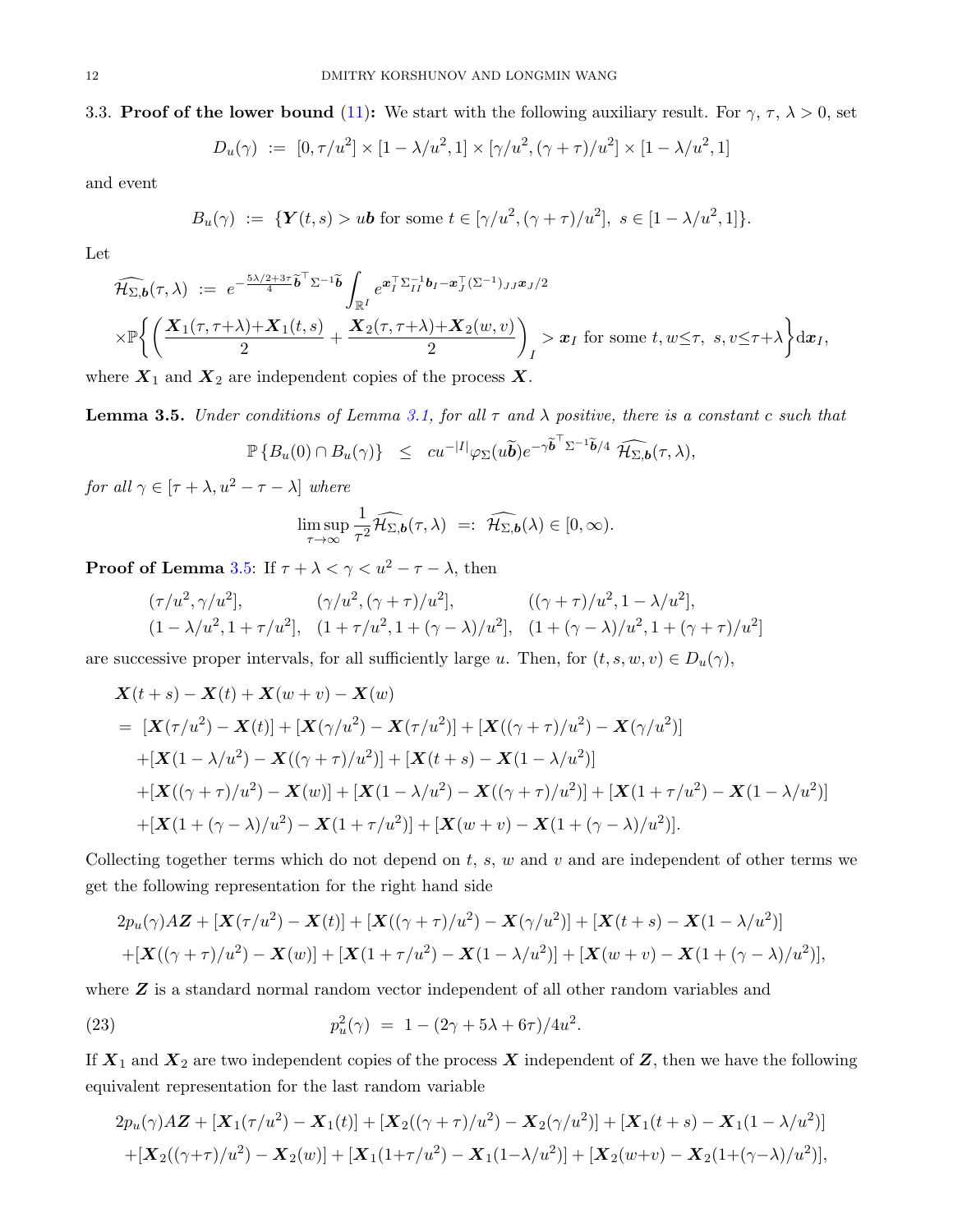which in its turn by the stationarity of increments implies the following equality in law

$$
\mathbf{X}(t+s) - \mathbf{X}(t) + \mathbf{X}(w+v) - \mathbf{X}(w)
$$
\n
$$
\stackrel{d}{=} 2\mathbf{Z}_u + [\mathbf{X}_1(t+s-1+(\tau+\lambda)/u^2) - \mathbf{X}_1(t)] + [\mathbf{X}_1((2\tau+\lambda)/u^2) - \mathbf{X}_1(\tau/u^2)]
$$
\n
$$
+ [\mathbf{X}_2(w+v-1+(\tau+\lambda)/u^2) - \mathbf{X}_2(w)] + [\mathbf{X}_2((\gamma+2\tau)/u^2) - \mathbf{X}_2((\gamma+\tau)/u^2)],
$$

where  $\mathbf{Z}_u := p_u(\gamma) A \mathbf{Z}$ ; let  $\Sigma_u := p_u^2 \Sigma$  be the covariance matrix of  $\mathbf{Z}_u$ . Therefore,

$$
\mathbb{P}\left\{B_{u}(0) \cap B_{u}(\gamma)\right\} \n\leq \mathbb{P}\left\{[\mathbf{X}(t+s) - \mathbf{X}(t)] + [\mathbf{X}(w+v) - \mathbf{X}(w)] > 2u\mathbf{b} \text{ for some } (t,s,w,v) \in D_{u}(\gamma)\right\} \n= \mathbb{P}\left\{2\mathbf{Z}_{u} + [\mathbf{X}_{1}((2\tau+\lambda)/u^{2}) - \mathbf{X}_{1}(\tau/u^{2})] + [\mathbf{X}_{1}(t+s) - \mathbf{X}_{1}(t)] \n+ [\mathbf{X}_{2}(2\tau/u^{2}) - \mathbf{X}_{2}(\tau/u^{2})] + [\mathbf{X}_{2}(w+v) - \mathbf{X}_{2}(w)] > 2u\mathbf{b} \n\text{ for some } t, w \leq \tau/u^{2} \leq s, v \leq (\tau+\lambda)/u^{2}\right\} \n= \mathbb{P}\left\{\mathbf{Z}_{u} + \frac{\mathbf{Y}_{1}(\tau/u^{2}, (\tau+\lambda)/u^{2}) + \mathbf{Y}_{1}(t,s)}{2} + \frac{\mathbf{Y}_{2}(\tau/u^{2}, \tau/u^{2}) + \mathbf{Y}_{2}(w,v)}{2} > u\mathbf{b} \n\text{ for some } t, w \leq \tau/u^{2} \leq s, v \leq (\tau+\lambda)/u^{2}\right\},
$$

where  $Y_1$  and  $Y_2$  are independent copies of Y independent of  $Z_u$ . Let us now adapt calculations used in the proof of Lemma [3.1](#page-5-2) to the evaluation of the probability on the right hand side. We have

$$
\mathbb{P}\left\{B_u(0) \cap B_u(\gamma)\right\}
$$
\n
$$
\leq \int_{\mathbb{R}^d} \varphi_{\Sigma_u}(-\mathbf{w}) \mathbb{P}\left\{\frac{\mathbf{Y}_1(\tau/u^2, (\tau+\lambda)/u^2) + \mathbf{Y}_1(t,s)}{2} + \frac{\mathbf{Y}_2(\tau/u^2, \tau/u^2) + \mathbf{Y}_2(w,v)}{2} > u\mathbf{b} + \mathbf{w}
$$
\n
$$
\text{for some } t, w \leq \tau/u^2 \leq s, v \leq (\tau+\lambda)/u^2\right\} \mathrm{d}\mathbf{w}.
$$

Let  $\overline{u} \in \mathbb{R}^d$  be a vector with coordinates  $\overline{u}_i = u$  for all  $i \in I$  and  $\overline{u}_j = 1$  else. Change of variables  $w = -u\tilde{b} + x/\overline{u}$ ,  $dw = dx/u^{|I|}$ , gives the following value of the last integral

<span id="page-12-0"></span>
$$
u^{-|I|} \int_{\mathbb{R}^d} \varphi_{\Sigma_u} \left( u\widetilde{\mathbf{b}} - \frac{x}{\overline{u}} \right) \mathbb{P} \left\{ \frac{\mathbf{Y}_1(\tau/u^2, (\tau + \lambda)/u^2) + \mathbf{Y}_1(t, s)}{2} + \frac{\mathbf{Y}_2(\tau/u^2, \tau/u^2) + \mathbf{Y}_2(w, v)}{2} \right\}
$$
  
\n
$$
> u(\mathbf{b} - \widetilde{\mathbf{b}}) + \frac{x}{\overline{u}} \text{ for some } t, w \le \tau/u^2 \le s, v \le (\tau + \lambda)/u^2 \right\} dx
$$
  
\n
$$
= u^{-|I|} \varphi_{\Sigma_u}(u\widetilde{\mathbf{b}}) \int_{\mathbb{R}^d} e^{-\left( (u\widetilde{\mathbf{b}} - x/\overline{u})^\top \Sigma^{-1} (u\widetilde{\mathbf{b}} - x/\overline{u}) - (u\widetilde{\mathbf{b}})^\top \Sigma^{-1} (u\widetilde{\mathbf{b}}) \right) / 2p_u^2}
$$
  
\n
$$
\times \mathbb{P} \left\{ \widehat{\mathbf{Y}}(\lambda, \tau, s, t, v, w) > u^2(\mathbf{b} - \widetilde{\mathbf{b}}) + \frac{ux}{\overline{u}} \text{ for some } t, w \le \tau \le s, v \le \tau + \lambda \right\} dx,
$$

where we set

$$
\widehat{\boldsymbol{Y}}(\lambda,\tau,s,t,v,w) \ := \ \frac{\boldsymbol{Y}_1(\tau,\tau+\lambda) + \boldsymbol{Y}_1(t,s) + \boldsymbol{Y}_2(\tau,\tau) + \boldsymbol{Y}_2(w,v)}{2}.
$$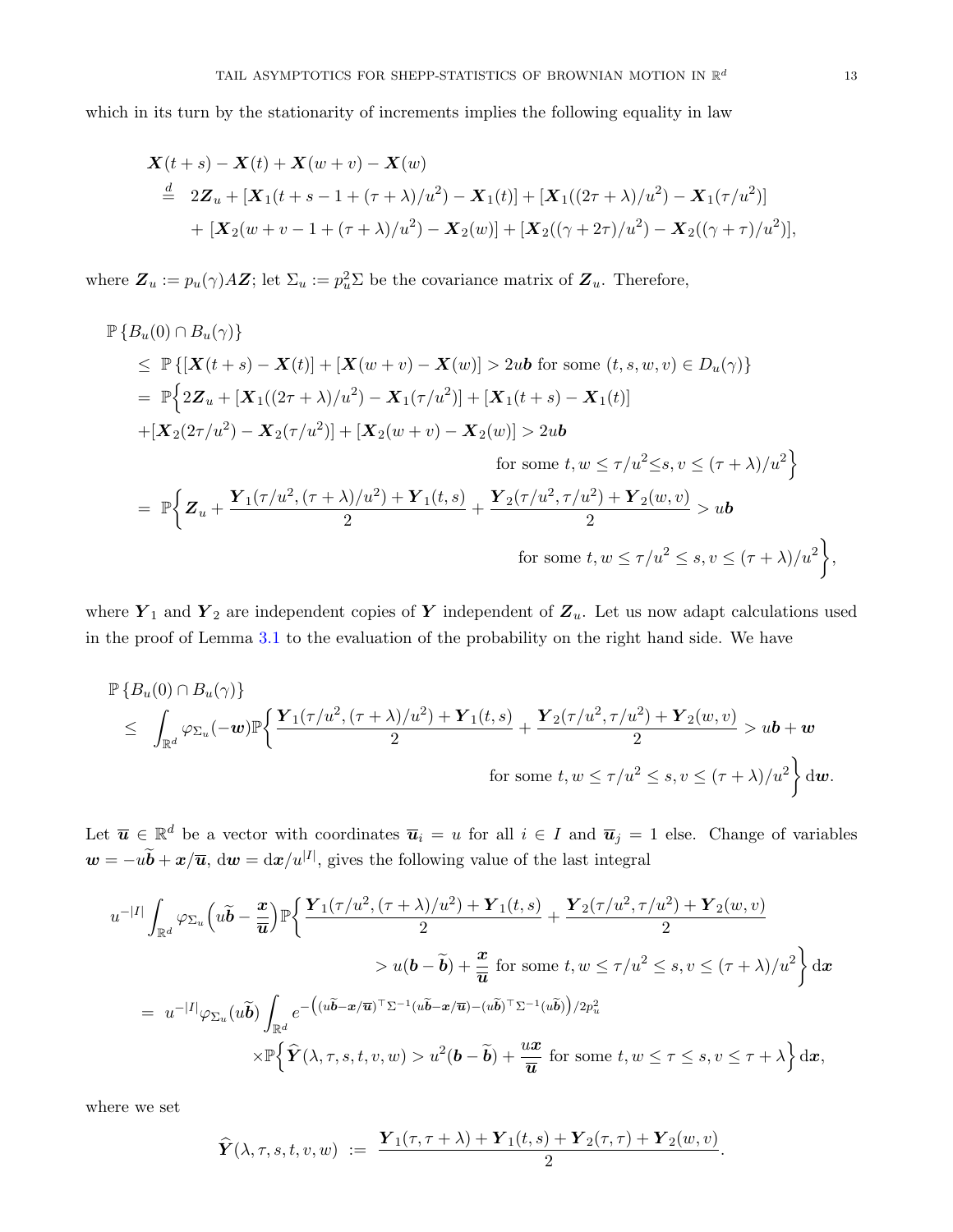Then [\(13\)](#page-6-2) implies that

$$
\mathbb{P}\left\{B_u(0) \cap B_u(\gamma)\right\}
$$
\n
$$
\leq u^{-|I|}\varphi_{\Sigma_u}(u\widetilde{\boldsymbol{b}})\int_{\mathbb{R}^I} e^{\boldsymbol{x}_I^{\top}\Sigma_{II}^{-1}\boldsymbol{b}_I/p_u^2} \, \mathrm{d}\boldsymbol{x}_I \int_{\mathbb{R}^J} e^{-(\boldsymbol{x}/\overline{\boldsymbol{u}})^{\top}\Sigma^{-1}(\boldsymbol{x}/\overline{\boldsymbol{u}})/2p_u^2} \times \mathbb{P}\left\{\widehat{\boldsymbol{Y}}(\lambda,\tau,s,t,v,w)_I > u^2(\boldsymbol{b}-\widetilde{\boldsymbol{b}})_I + \frac{u\boldsymbol{x}_I}{\overline{\boldsymbol{u}}_I} \text{ for some } t, w \leq \tau \leq s, v \leq \tau + \lambda\right\} \mathrm{d}\boldsymbol{x}_J
$$
\n
$$
= u^{-|I|}\varphi_{\Sigma_u}(u\widetilde{\boldsymbol{b}})\int_{\mathbb{R}^I} e^{\boldsymbol{x}_I^{\top}\Sigma_{II}^{-1}\boldsymbol{b}_I/p_u^2} \, \mathrm{d}\boldsymbol{x}_I \int_{\mathbb{R}^J} e^{-(\boldsymbol{x}/\overline{\boldsymbol{u}})^{\top}\Sigma^{-1}(\boldsymbol{x}/\overline{\boldsymbol{u}})/2p_u^2} \times \mathbb{P}\left\{\widehat{\boldsymbol{Y}}(\lambda,\tau,s,t,v,w)_I > \boldsymbol{x}_I \text{ for some } t, w \leq \tau \leq s, v \leq \tau + \lambda\right\} \mathrm{d}\boldsymbol{x}_J,
$$

because  $(\mathbf{b} - \widetilde{\mathbf{b}})_i = 0$  for all  $i \in I$  (see Lemma [A.1\)](#page-15-2). Since  $\lim_{u \to \infty} p_u = 1$ , the double integral above converges to

$$
\widehat{\mathcal{H}_{\Sigma,b}}(\tau,\lambda)
$$
\n
$$
:= \int_{\mathbb{R}^d} e^{\boldsymbol{x}_I^\top \Sigma_{II}^{-1} \boldsymbol{b}_I - \boldsymbol{x}_J^\top \Sigma_{JJ}^{-1} \boldsymbol{x}_J/2} \mathbb{P} \left\{ \widehat{\boldsymbol{Y}}(\lambda,\tau,s,t,v,w)_I > \boldsymbol{x}_I \text{ for some } t,w \leq \tau \leq s, v \leq \tau + \lambda \right\} d\boldsymbol{x}
$$

as  $u \to \infty$ . Therefore, for some  $c < \infty$  which does not depend on  $\gamma$ 

(24) 
$$
\mathbb{P}\left\{B_u(0) \cap B_u(\gamma)\right\} \leq cu^{-|I|} \varphi_{\Sigma_u}(u\widetilde{\boldsymbol{b}}) \widehat{\mathcal{H}_{\Sigma,\boldsymbol{b}}}(\tau,\lambda),
$$

where we used the dominated convergence theorem, which may be justified in the same way as in the proof of Lemma [3.1.](#page-5-2) For  $p_u$  defined in [\(23\)](#page-11-2) we get the following upper bound

$$
\varphi_{\Sigma_u}(u\tilde{\boldsymbol{b}}) = \frac{1}{p_u(2\pi \det \Sigma)^{d/2}} \exp\left\{-\frac{u^2 \tilde{\boldsymbol{b}}^\top \Sigma^{-1} \tilde{\boldsymbol{b}}}{2(1 - (2\gamma + 5\lambda + 6\tau)/4u^2)}\right\}
$$
  

$$
\leq \frac{1}{p_u(2\pi \det \Sigma)^{d/2}} \exp\left\{-\frac{u^2 \tilde{\boldsymbol{b}}^\top \Sigma^{-1} \tilde{\boldsymbol{b}}(1 + (2\gamma + 5\lambda + 6\tau)/4u^2)}{2}\right\}
$$
  

$$
= \frac{1}{p_u} \varphi_{\Sigma}(u\tilde{\boldsymbol{b}}) \exp\left\{-\frac{2\gamma + 5\lambda + 6\tau}{8} \tilde{\boldsymbol{b}}^\top \Sigma^{-1} \tilde{\boldsymbol{b}}\right\}.
$$

Thus, for  $p_u > 1/2$  we have

$$
\varphi_{\Sigma_u}(u\widetilde{\boldsymbol{b}}) \leq 2\varphi_{\Sigma}(u\widetilde{\boldsymbol{b}})e^{-\gamma\widetilde{\boldsymbol{b}}^{\top}\Sigma^{-1}\widetilde{\boldsymbol{b}}/4},
$$

and substituting the above into  $(24)$  we conclude the proof.

**Proof of bound** [\(11\)](#page-5-4): Take  $\gamma = \tau + \lambda$  and for simplicity assume that  $Tu^2/\gamma$  is a positive integer. By standard arguments we have

<span id="page-13-1"></span>
$$
\mathbb{P}\left\{Y(t,s) > u\mathbf{b} \text{ for some } t \leq T, s \leq 1\right\} \geq \mathbb{P}\left\{\bigcup_{j=0}^{Tu^2/\gamma} B_u(j\gamma)\right\}
$$
  
\n
$$
\geq \sum_{0 \leq j \leq Tu^2/\gamma} \mathbb{P}\left\{B_u(j\gamma)\right\} - \sum_{0 \leq j < i \leq Tu^2/\gamma} \mathbb{P}\left\{B_u(j\gamma) \cap B_u(i\gamma)\right\}.
$$

For any fixed  $\tau$  and  $\lambda$ , by Lemma [3.1,](#page-5-2)

<span id="page-13-0"></span>(26) 
$$
\sum_{0 \leq j \leq Tu^{2}/\gamma} \mathbb{P} \{ B_{u}(j\gamma) \} \sim \frac{T u^{2}}{\tau + \lambda} u^{-|I|} \varphi_{\Sigma}(u \widetilde{\boldsymbol{b}}) \mathcal{H}_{\Sigma, \boldsymbol{b}}(\tau, \lambda) \text{ as } u \to \infty.
$$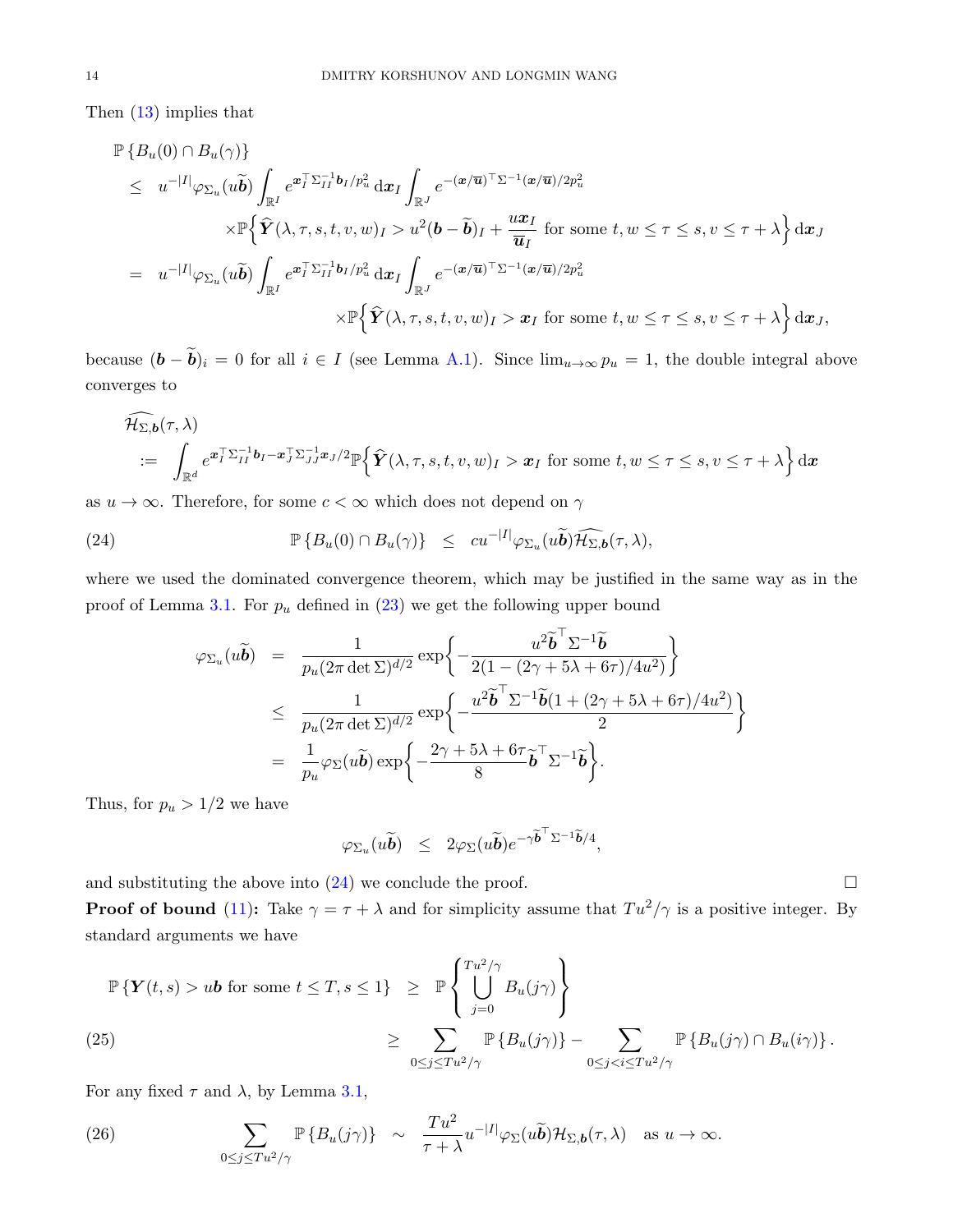Then, by Lemma [3.5](#page-11-1)

<span id="page-14-2"></span>
$$
(27) \sum_{0 \leq j < i \leq Tu^{2}/\gamma} \mathbb{P}\left\{B_{u}(j\gamma) \cap B_{u}(i\gamma)\right\} \leq cu^{-|I|} \varphi_{\Sigma}(u\widetilde{\boldsymbol{b}}) \widehat{\mathcal{H}_{\Sigma,\boldsymbol{b}}}(\tau,\lambda) \sum_{0 \leq j < i \leq Tu^{2}/\gamma} e^{-(i-j)\gamma \widetilde{\boldsymbol{b}}} \widehat{b}^{\top} \Sigma^{-1} \widetilde{\boldsymbol{b}}/4.
$$

The sum on the right hand side is not greater than

$$
\frac{T u^2}{\gamma} \sum_{i=1}^{\infty} e^{-i\gamma \widetilde{\boldsymbol{b}}^{\top} \Sigma^{-1} \widetilde{\boldsymbol{b}}/4} \leq \frac{T u^2}{\tau + \lambda} \frac{e^{-\gamma \widetilde{\boldsymbol{b}}^{\top} \Sigma^{-1} \widetilde{\boldsymbol{b}}/4}}{1 - e^{-\widetilde{\boldsymbol{b}}^{\top} \Sigma^{-1} \widetilde{\boldsymbol{b}}/4}} = c_1 \frac{T u^2}{\tau + \lambda} e^{-\gamma \widetilde{\boldsymbol{b}}^{\top} \Sigma^{-1} \widetilde{\boldsymbol{b}}/4}.
$$

Substituting the last upper bound into [\(27\)](#page-14-2) and taking into account [\(26\)](#page-13-0), we get from [\(25\)](#page-13-1) that, for all fixed  $\tau$  and  $\lambda$ 

<span id="page-14-3"></span>
$$
\liminf_{u \to \infty} \frac{u^{|I|-2}}{\varphi_{\Sigma}(u\widetilde{\boldsymbol{b}})} \mathbb{P} \left\{ \boldsymbol{Y}(t,s) > u\boldsymbol{b} \text{ for some } t \leq T, \ s \in [1 - \lambda/u^2, 1] \right\}
$$
\n
$$
\geq \frac{T}{\tau + \lambda} \Big( \mathcal{H}_{\Sigma, \boldsymbol{b}}(\tau, \lambda) - c_1 \widehat{\mathcal{H}_{\Sigma, \boldsymbol{b}}}(\tau, \lambda) e^{-\gamma \widetilde{\boldsymbol{b}}^{\top} \Sigma^{-1} \widetilde{\boldsymbol{b}}/4} \Big).
$$

Letting now  $\tau \to \infty$  (and hence  $\gamma \to \infty$ ) we get, for all fixed  $\lambda > 0$ 

$$
\liminf_{u\to\infty}\frac{u^{|I|-2}}{\varphi_{\Sigma}(u\widetilde{\boldsymbol{b}})}\mathbb{P}\left\{\boldsymbol{Y}(t,s)>u\boldsymbol{b}\text{ for some }t\leq T,s\leq 1\right\}\ \geq\ T\mathcal{H}_{\Sigma,\boldsymbol{b}}(\lambda),
$$

which establishes the lower bound  $(11)$ .

<span id="page-14-1"></span>3.4. Positivity and finiteness of  $\mathcal{H}_{\Sigma,b}$ . We conclude the proof of Theorem [2.1](#page-4-0) with the lemma that confirms that  $\mathcal{H}_{\Sigma,\mathbf{b}}$  is positive and finite.

<span id="page-14-0"></span>**Lemma 3.6.** For any  $\mathbf{b} \in \mathbb{R}^d \setminus (-\infty, 0]^d$ , we have  $\mathcal{H}_{\Sigma, \mathbf{b}} \in (0, \infty)$ .

### Proof of Lemma [3.6:](#page-14-0)

i) Proof that  $\mathcal{H}_{\Sigma,b} > 0$ : We begin with an observation that, by Lemma [3.1,](#page-5-2) for each  $\tau > 0$ ,  $\mathcal{H}_{\Sigma,b}(\tau,\lambda)$  is an increasing function of  $\lambda$ . Thus it suffices to check that  $\mathcal{H}_{\Sigma,\mathbf{b}}(\lambda) > 0$  for some  $\lambda > 0$ . Let  $\tau$ ,  $\tau' > 0$ . From [\(18\)](#page-8-3) we have

$$
\limsup_{u\to\infty}\frac{\mathbb{P}\left\{\mathbf{Y}(t,s)>u\mathbf{b}\text{ for some }t\leq T,\ s\in[1-\lambda/u^2,1]\right\}}{Tu^{2-|I|}\varphi_{\Sigma}(u\widetilde{\mathbf{b}})}\ \leq\ \frac{\mathcal{H}_{\Sigma,\mathbf{b}}(\tau,\lambda)}{\tau},
$$

while from [\(28\)](#page-14-3)

<span id="page-14-4"></span>
$$
\liminf_{u \to \infty} \frac{\mathbb{P}\left\{Y(t,s) > u\mathbf{b} \text{ for some } t \leq T, \ s \in [1 - \lambda/u^2, 1]\right\}}{Tu^{2-|I|}\varphi_{\Sigma}(u\widetilde{\mathbf{b}})} \geq \frac{\mathcal{H}_{\Sigma, \mathbf{b}}(\tau', \lambda) - c_1 \widehat{\mathcal{H}_{\Sigma, \mathbf{b}}}(\tau', \lambda) e^{-(\tau' + \lambda)\widetilde{\mathbf{b}}^{\top}\Sigma^{-1}\widetilde{\mathbf{b}}/4}}{\tau' + \lambda}.
$$

Hence

(29) 
$$
\frac{\tau' + \lambda}{\tau} \mathcal{H}_{\Sigma, \mathbf{b}}(\tau, \lambda) \geq \mathcal{H}_{\Sigma, \mathbf{b}}(\tau', \lambda) - c_1 \widehat{\mathcal{H}_{\Sigma, \mathbf{b}}}(\tau', \lambda) e^{-(\tau' + \lambda) \widetilde{\mathbf{b}}^{\top} \Sigma^{-1} \widetilde{\mathbf{b}}/4}.
$$

Now it suffices to note that, by Lemma [3.5](#page-11-1) we have

$$
\widehat{\mathcal{H}_{\Sigma,b}}(\tau',\lambda) \leq c_2\tau'^2,
$$

so

<span id="page-14-5"></span>
$$
(30) \quad \mathcal{H}_{\Sigma,\boldsymbol{b}}(\tau',\lambda)-c_1\widehat{\mathcal{H}_{\Sigma,\boldsymbol{b}}}(\tau',\lambda)e^{-(\tau'+\lambda)\widetilde{\boldsymbol{b}}^{\top}\Sigma^{-1}\widetilde{\boldsymbol{b}}/4}\geq \mathcal{H}_{\Sigma,\boldsymbol{b}}(\tau',\lambda)-c_3\tau'^{2}e^{-(\tau'+\lambda)\widetilde{\boldsymbol{b}}^{\top}\Sigma^{-1}\widetilde{\boldsymbol{b}}/4}>0,
$$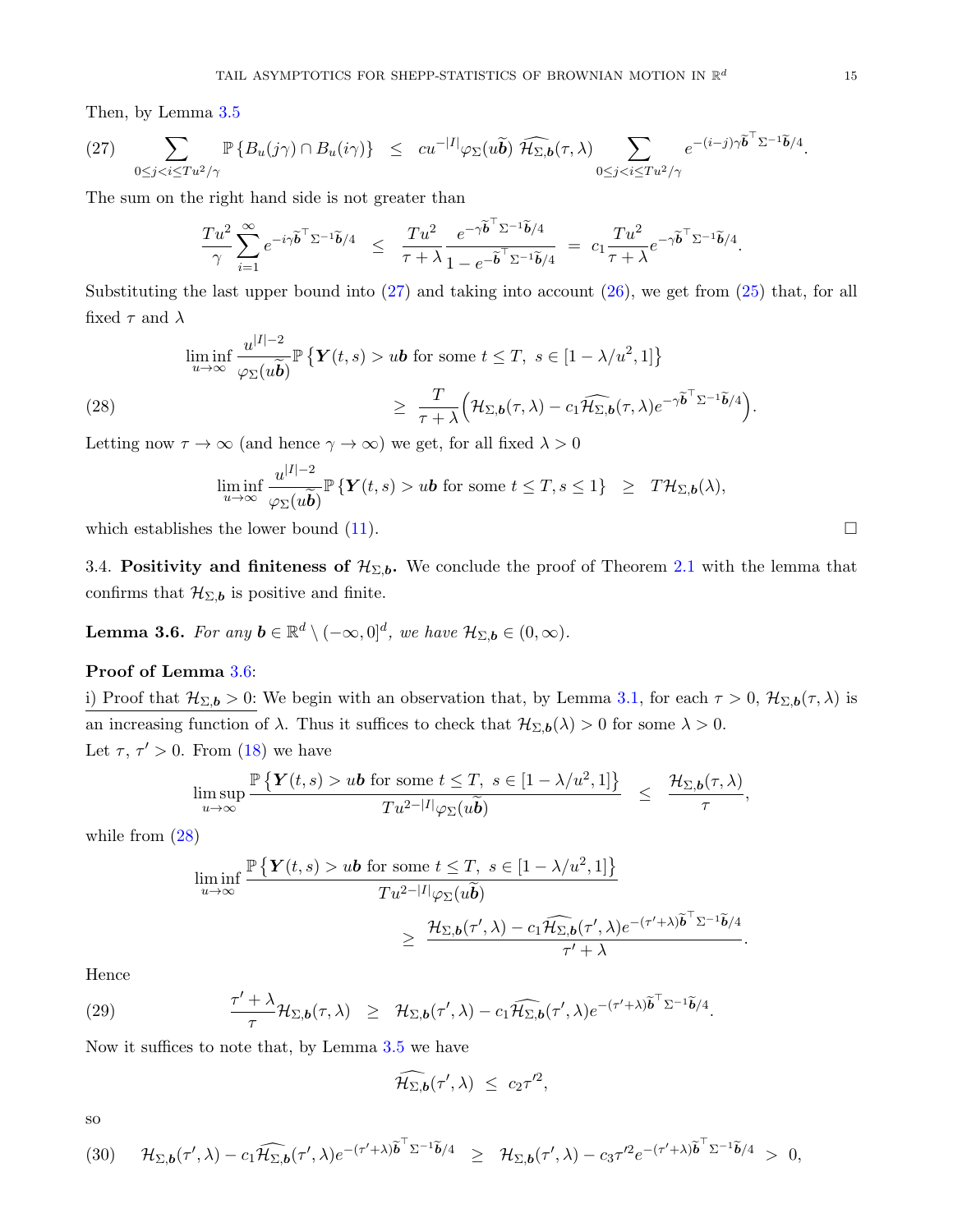where the positivity follows from the fact that  $\mathcal{H}_{\Sigma,\mathbf{b}}(\tau',\lambda)$  is increasing as a function of  $\tau'$  and  $\tau'^2e^{-(\tau'+\lambda)\tilde{\mathbf{b}}^{\top}\Sigma^{-1}\tilde{\mathbf{b}}/4} \to$ 0 as  $\tau' \to \infty$ .

Thus, combination of [\(29\)](#page-14-4) with [\(30\)](#page-14-5) for appropriately large  $\tau'$  and  $\tau \to \infty$  confirms that  $\mathcal{H}_{\Sigma,b} > 0$ . ii) Proof that  $\mathcal{H}_{\Sigma,\mathbf{b}} < \infty$ : Using that, for each  $\lambda$ ,  $\mathcal{H}_{\Sigma,\mathbf{b}}(\tau,\lambda)$  is subadditive as a function of  $\tau$ , and hence  $\tau^{-1}\mathcal{H}_{\Sigma,\mathbf{b}}(\tau,\lambda)$  is nonincreasing as a function of  $\tau$ , it suffices to prove that for  $\tau=1$ 

(31) 
$$
\lim_{\lambda \to \infty} \mathcal{H}_{\Sigma, b}(1, \lambda) < \infty.
$$

Indeed,

<span id="page-15-3"></span>
$$
\mathbb{P}\left\{\mathbf{Y}(t,s) > u\mathbf{b} \text{ for some } t \leq 1/u^2, \ s \in [1 - (\lambda_1 + \lambda_2)/u^2, 1] \right\}
$$
\n
$$
\leq \mathbb{P}\left\{\mathbf{Y}(t,s) > u\mathbf{b} \text{ for some } t \leq 1/u^2, \ s \in [1 - \lambda_1/u^2, 1] \right\}
$$
\n
$$
+ \mathbb{P}\left\{\mathbf{Y}(t,s) > u\mathbf{b} \text{ for some } t \leq 1/u^2, \ s \leq 1 - \lambda_1/u^2 \right\},
$$

for all  $\lambda_1$  and  $\lambda_2 > 0$ . Then it is straightforward by Lemma [3.1](#page-5-2) and [\(20\)](#page-9-1) that for each  $\lambda_2 > 0$ 

$$
\mathcal{H}_{\Sigma,\boldsymbol{b}}(1,\lambda_1+\lambda_2) \ \leq \ \mathcal{H}_{\Sigma,\boldsymbol{b}}(1,\lambda_1)+c_1e^{-\lambda_1(\Sigma_{II}^{-1}\boldsymbol{b}_I,\boldsymbol{b}_I)/2},
$$

which confirms the existence of the limit in  $(31)$  and its finiteness.

# Appendix A. Quadratic programming problems

The next result is known and formulated for instance in [\[7\]](#page-16-18).

<span id="page-15-2"></span>**Lemma A.1.** Let  $\Sigma$  be a positive definite matrix of size  $d \times d$  with inverse  $\Sigma^{-1}$ . If  $b \in \mathbb{R}^d \setminus (-\infty,0]^d$ , then the quadratic programming problem  $\Pi_{\Sigma}(\boldsymbol{b})$  formulated in [\(3\)](#page-3-1) has a unique solution  $\boldsymbol{b}$  and there exists a unique non-empty index set  $I \subseteq \{1, ..., d\}$  with  $m \leq d$  elements such that

(32) 
$$
\widetilde{\mathbf{b}}_I = \mathbf{b}_I
$$
, and if  $J := \{1, ..., d\} \setminus I \neq \emptyset$ , then  $\widetilde{\mathbf{b}}_J = \Sigma_{JI} \Sigma_{II}^{-1} \mathbf{b}_I \geq \mathbf{b}_J$ ,  $\Sigma_{II}^{-1} \mathbf{b}_I > \mathbf{0}_I$ ,  
(83)

(33) 
$$
\min_{\mathbf{x}\geq \mathbf{b}} \mathbf{x}^\top \Sigma^{-1} \mathbf{x} = \widetilde{\mathbf{b}}^\top \Sigma^{-1} \widetilde{\mathbf{b}} = \mathbf{b}_I^\top \Sigma_{II}^{-1} \mathbf{b}_I > 0.
$$

Furthermore, for any  $\boldsymbol{x} \in \mathbb{R}^d$  we have

(34) 
$$
\boldsymbol{x}^{\top} \Sigma^{-1} \widetilde{\boldsymbol{b}} = \boldsymbol{x}_I^{\top} \Sigma_{II}^{-1} \widetilde{\boldsymbol{b}}_I = \boldsymbol{x}_I^{\top} \Sigma_{II}^{-1} \boldsymbol{b}_I
$$

and if  $\mathbf{b} = c\mathbf{1}, c \in (0, \infty)$ , then  $2 \leq |I| \leq k$  and J is empty if  $\Sigma^{-1} \mathbf{b} > \mathbf{0}$ .

#### **ACKNOWLEDGMENTS**

The authors would like to thank two anonymous referees for their valuable comments and suggestions to improve the quality of the paper. Support from SNSF Grant no. 200021-175752/1 is kindly acknowledged.

#### **REFERENCES**

- <span id="page-15-0"></span>[1] A. B. Anshin. On the probability of simultaneous extrema of two Gaussian nonstationary processes. Theory Probab. Appl., 50(3):353–366, 2006.
- <span id="page-15-1"></span>[2] L. Bai, K. Debicki, and P. Liu. Extremes of vector-valued Gaussian processes with trend. J. Math. Anal. Appl., 465(1):47–74, 2018.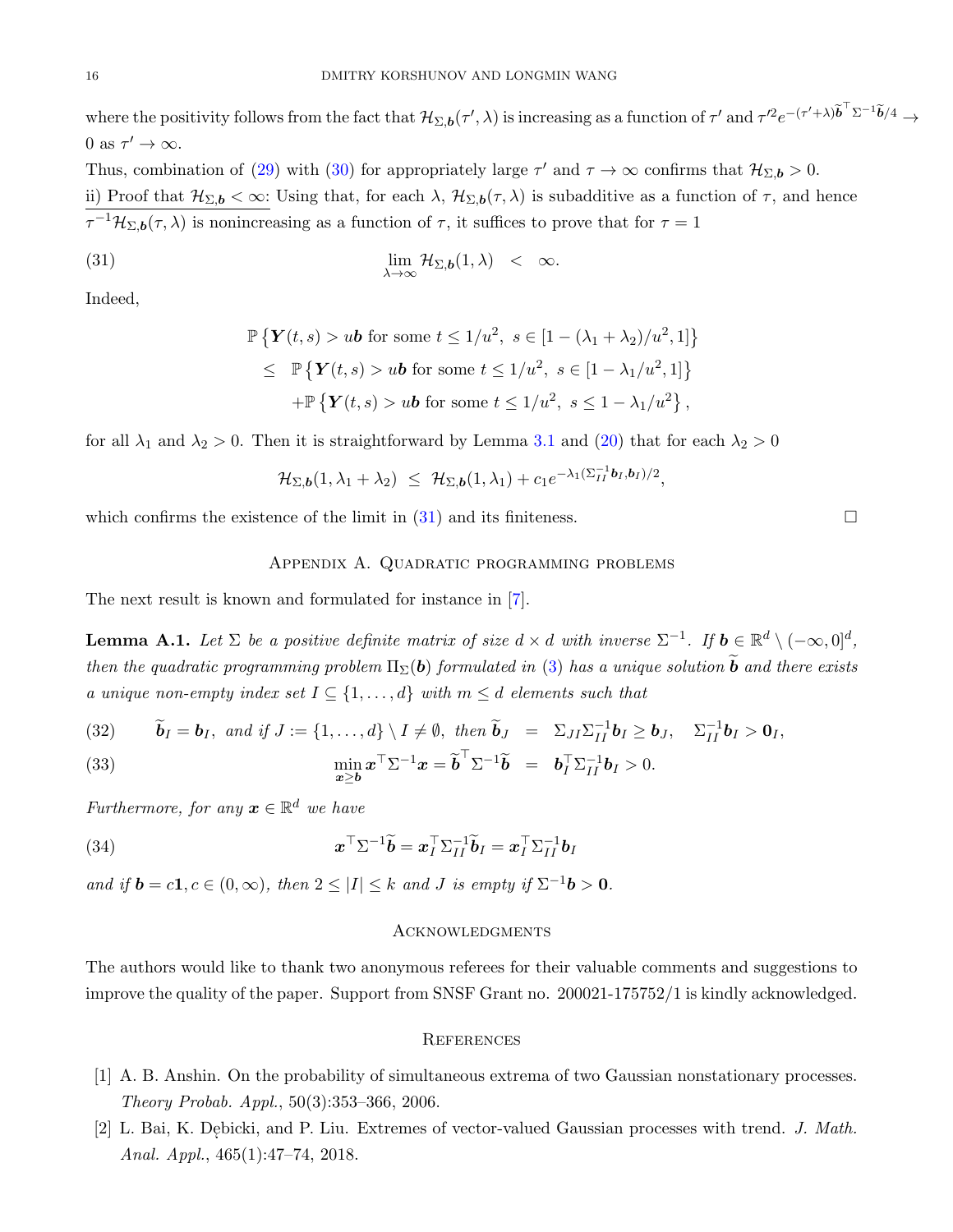- <span id="page-16-0"></span>[3] N. Cressie. The asymptotic distribution of the scan statistic under uniformity. Ann. Probab., 8(4):828–840, 1980.
- <span id="page-16-8"></span>[4] K. Debicki and E. Hashorva. On extremal index of max-stable stationary processes. *Probab. Math.* Statist., 37(2):299–317, 2017.
- <span id="page-16-9"></span>[5] K. Debicki and E. Hashorva. Approximation of supremum of max-stable stationary processes & Pickands constants. J. Theor. Probab., in press, 2019.
- <span id="page-16-1"></span>[6] K. Debicki, E. Hashorva, and L. Ji. Extremes of a class of nonhomogeneous Gaussian random fields. Ann. Probab., 44(2):984–1012, 2016.
- <span id="page-16-18"></span>[7] K. Debicki, E. Hashorva, L. Ji, and T. Rolski. Extremal behaviour of hitting a cone by correlated Brownian motion with drift. Stochastic Process. Appl., 128:4171–4206, 2018.
- <span id="page-16-17"></span>[8] K. Debicki, E. Hashorva, L. Ji, and K. Tabis. On the probability of conjunctions of stationary Gaussian processes. Statist. Probab. Lett., 88:141–148, 2014.
- <span id="page-16-19"></span>[9] K. Debicki, E. Hashorva, and P. Liu. Uniform tail approximation of homogenous functionals of Gaussian fields. Adv. in Appl. Probab., 49(4):1037–1066, 2017.
- <span id="page-16-16"></span>[10] K. Debicki, K. M. Kosiński, M. Mandjes, and T. Rolski. Extremes of multidimensional Gaussian processes. Stochastic Process. Appl., 120(12):2289–2301, 2010.
- <span id="page-16-2"></span>[11] P. Deheuvels and L. Devroye. Limit laws of Erdös-Rényi-Shepp type.  $Ann. Probab., 15(4):1363-1386,$ 1987.
- <span id="page-16-10"></span>[12] A. B. Dieker and T. Mikosch. Exact simulation of Brown-Resnick random fields at a finite number of locations. Extremes, 18:301–314, 2015.
- <span id="page-16-11"></span>[13] A. B. Dieker and B. Yakir. On asymptotic constants in the theory of Gaussian processes. Bernoulli, 20(3):1600–1619, 2014.
- <span id="page-16-3"></span>[14] L. Dümbgen and V. G. Spokoiny. Multiscale testing of qualitative hypotheses. Ann. Statist., 29(1):124–152, 2001.
- <span id="page-16-4"></span>[15] E. Hashorva and Z. Tan. Extremes of Shepp statistics for fractional Brownian motion. Statist. Probab. Lett., 83:2242–2247, 2013.
- <span id="page-16-12"></span>[16] J. Pickands, III. Maxima of stationary Gaussian processes. Z. Wahrsch. Verw. Gebiete, 7:190–223, 1967.
- <span id="page-16-13"></span>[17] V. I. Piterbarg. Asymptotic methods in the theory of Gaussian processes and fields, volume 148 of Translations of Mathematical Monographs. American Mathematical Society, Providence, RI, 1996.
- <span id="page-16-5"></span>[18] L. A. Shepp. Radon-Nikodým derivatives of Gaussian measures. Ann. Math. Statist., 37:321–354, 1966.
- [19] L. A. Shepp. First passage time for a particular Gaussian process. Ann. Math. Statist., 42:946–951, 1971.
- <span id="page-16-6"></span>[20] D. Siegmund and E. S. Venkatraman. Using the generalized likelihood ratio statistic for sequential detection of a change-point. Ann. Statist.,  $23(1):255-271$ , 1995.
- <span id="page-16-15"></span><span id="page-16-14"></span>[21] J. E. Taylor. A Gaussian kinematic formula. Ann. Probab., 34(1):122–158, 2006.
- <span id="page-16-7"></span>[22] K. J. Worsley and K. J. Friston. A test for a conjunction. Statist. Probab. Lett., 47(2):135–140, 2000.
- [23] D. Zholud. Extremes of Shepp statistics for the Wiener process. Extremes, 11:339–351, 2009.